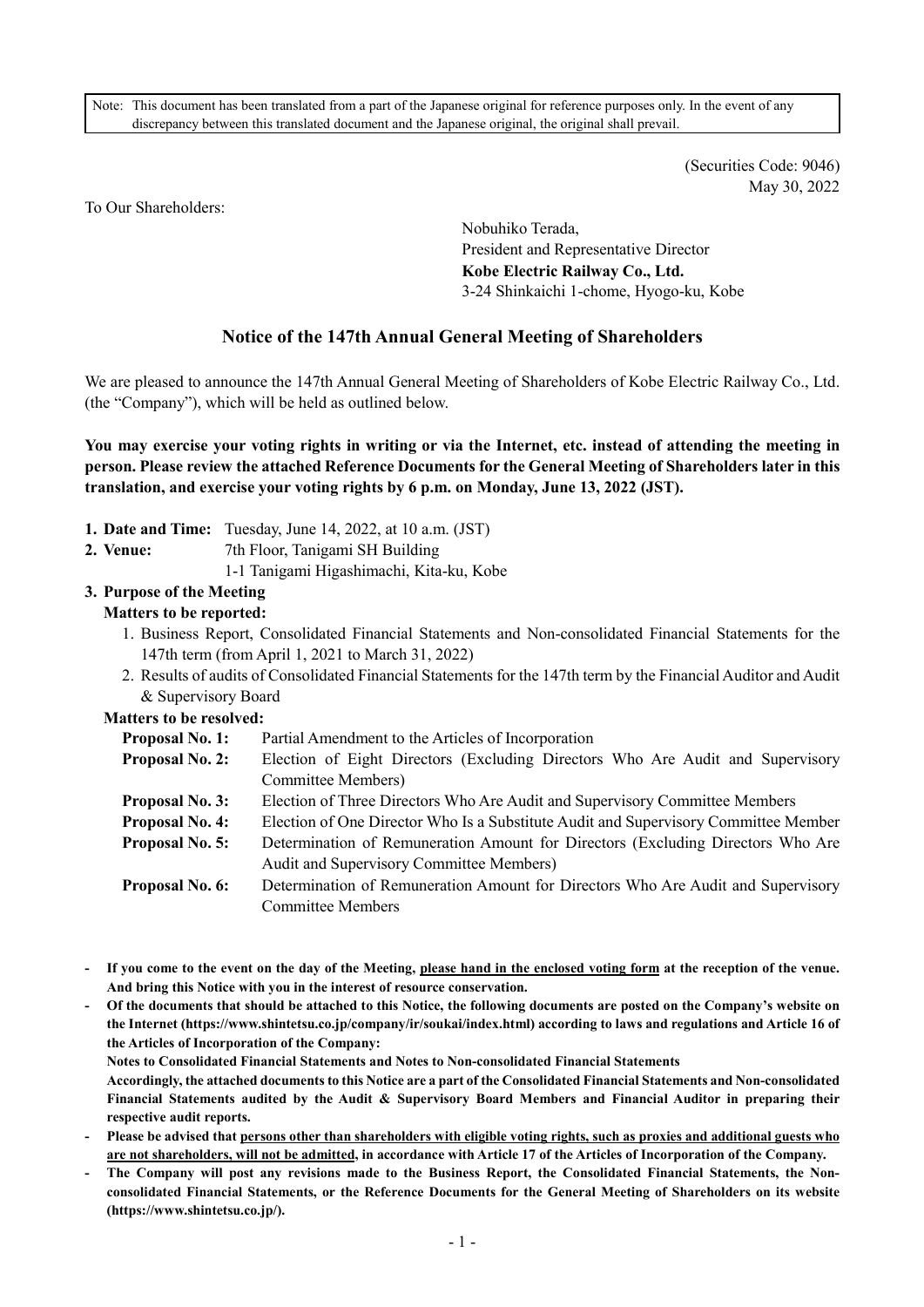### **Reference Documents for the General Meeting of Shareholders**

#### **Proposals and Reference Information**

#### **Reference matters common to Proposals No. 1 to No. 6**

The Company intends to transition to a Company with an Audit and Supervisory Committee in order to further enhance its corporate governance. Prior to submitting to the General Meeting of Shareholders Proposals No. 1 to No. 6 which are related to the transition, the Company explains the features of and purpose for the transition to a Company with an Audit and Supervisory Committee, and framework after the transition as follows.

- 1. Features of a Company with an Audit and Supervisory Committee
	- (1) At a Company with an Audit and Supervisory Committee, the Audit and Supervisory Board and its members will be replaced with the Audit and Supervisory Committee constituted by three or more Directors who are Audit and Supervisory Committee Members with a majority of Outside Directors.
	- (2) Directors who are Audit and Supervisory Committee Members shall be appointed separately from Directors who are not Audit and Supervisory Committee Members at General Meetings of Shareholders, have voting rights at the Board of Directors, and be involved in determining a proposal to appoint or dismiss a Director who is not an Audit and Supervisory Committee Member, the appointment or dismissal of the Representative Director, and making decisions on the execution of other operation. Audit and Supervisory Committee Members are authorized to audit the execution of duties of the Directors, and state opinions at General Meetings of Shareholders on the appointment and dismissal of Directors who are not Audit and Supervisory Committee Members and the remuneration thereof. For these reasons, the audit and supervisory function of the Audit and Supervisory Committee and its members will be stronger than that of the Audit and Supervisory Board and its members.
	- (3) At a Company with an Audit and Supervisory Committee, if a majority of the Directors are Outside Directors or there is a stipulation in the Articles of Incorporation, all or some decisions of execution of important operations may be delegated to Directors by the resolution of the Board of Directors. This will allow for timely decision-making on business execution, and management of the Board of Directors with particular emphasis on audit and supervision on business execution.
- 2. Reasons for the transition

The Company has pursued sustainable growth and greater corporate value over medium to long term through enhancing its corporate governance.

After transitioning to a Company with an Audit and Supervisory Committee, the Company shall grant corporate officers who undertake audit activities with voting rights at the Board of Directors to enhance the Board's audit and supervisory function and promote the fairness and transparency of corporate management, along with delegating part of the Board of Directors' authority to determine the business execution to Directors to improve the agility of business execution, in order to transition to a company that focuses on the audit and supervisory function of the Board of Directors.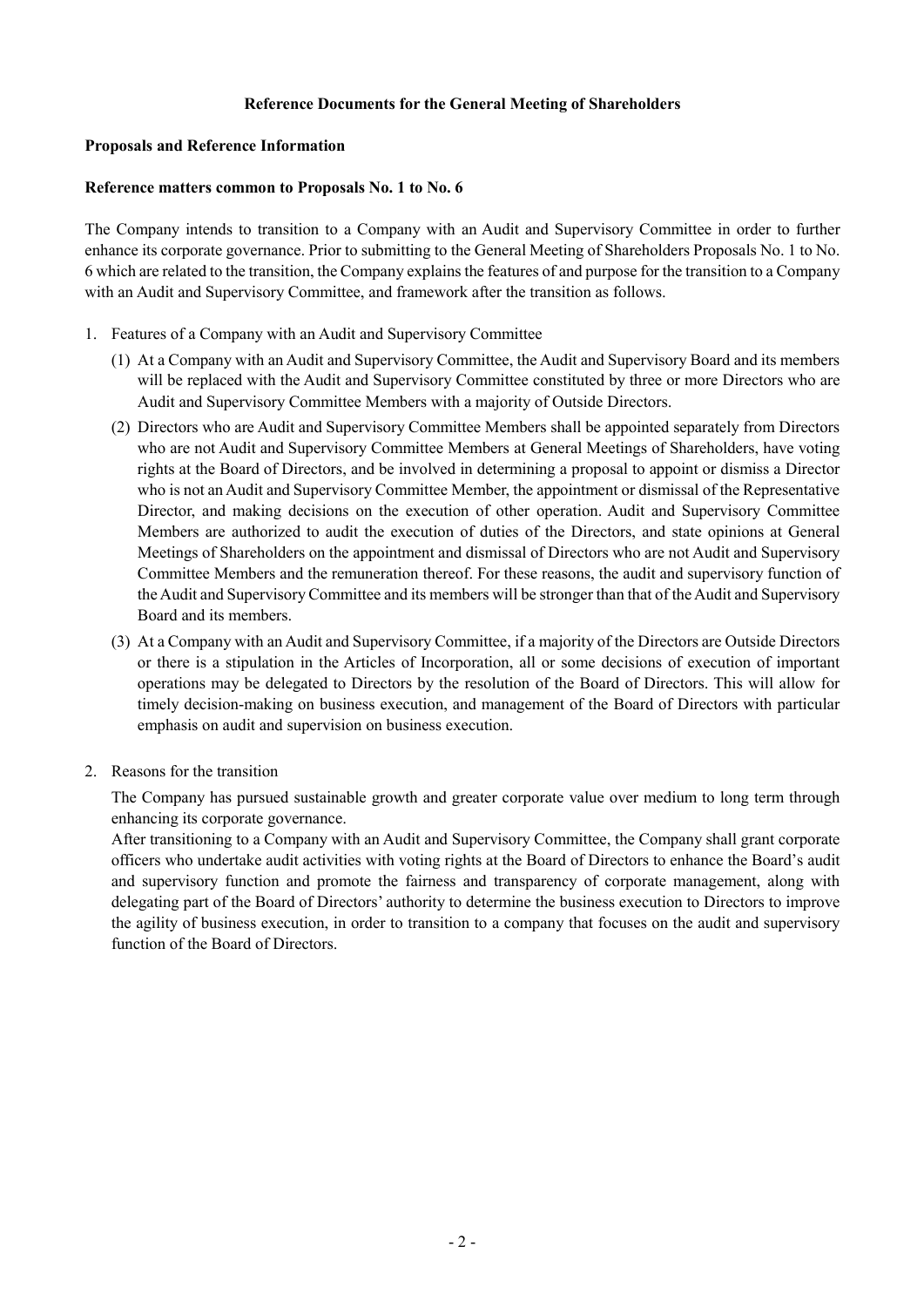### **Proposal No. 1:** Partial Amendment to the Articles of Incorporation

- 1. Reasons for the proposal
	- (1) As stated above, the Company intends to transition to a Company with an Audit and Supervisory Committee, and proposes to newly establish provisions regarding an Audit and Supervisory Committee and Directors who are Audit and Supervisory Committee Members and delete provisions regarding the Audit and Supervisory Board and its members, among other necessary changes. In addition, in order to increase management efficiency and enable swift decision-making for business execution, the Company proposes to newly establish provisions to enable the Company to delegate all or part of decisions on execution of important business matters to Directors.

The revised provisions of the Articles of Incorporation concerning this proposal shall take effect at the conclusion of the General Meeting of Shareholders.

- (2) To further activate the Board of Directors, the provisions of Article 22 of the current Articles of Incorporation regarding the election of Directors with Special Titles shall be deleted, and the amendment shall change the chairperson of the General Meetings of Shareholders provided in Article 15 from Director and President to Representative Director.
- (3) To improve the transparency of corporate management from the standpoints of enhancing the corporate governance system, and because the role of an Advisor is currently discontinued, the Company proposes to delete the provisions in Article 23 of the current Articles of Incorporation concerning the election of an Advisor.
- (4) To allow Directors (excluding Executive Directors, etc.) to fulfill their expected role sufficiently, and secure talented and diversified resources, the Company proposes to newly establish Article 26 which allows for conclusion of a limited liability agreement with Directors (excluding Executive Directors, etc.).

The consent of each of the Audit & Supervisory Board members has been obtained for this proposal.

- (5) Since the revised provisions provided for in the proviso to Article 1 of the Supplementary Provisions of the Act Partially Amending the Companies Act (Act No. 70 of 2019) are to be enforced on September 1, 2022, the Company proposes to make the following changes to its Articles of Incorporation in preparation for the introduction of the system for providing informational materials for the general meeting of shareholders in electronic format.
	- i) Companies are obliged to stipulate in their articles of incorporation that they will take measures for providing information that constitutes the content of reference documents for the general meeting of shareholders, etc. in electronic format. The Company intends to newly establish Article 16 (Measures, etc. for Providing Information in Electronic Format) to provide for the restriction of the scope of information within the matters stipulated in the Ordinance of the Ministry of Justice to be delivered to shareholders who requested the delivery of paper-based documents among the items that constitute the content of reference documents for the general meeting of shareholders, etc. in electronic format.
	- ii) Since the provisions for Internet Disclosure and Deemed Provision of Reference Documents for the General Meeting of Shareholders, Etc. (Article 16 of the current Articles of Incorporation) will no longer be required when a system to provide Reference Documents for the General Meeting of Shareholders, etc. in electronic format is introduced, they will be deleted.
	- iii) Supplementary provisions regarding the effectiveness of the aforementioned establishment and deletion of provisions will be established. These Supplementary Provisions shall be deleted when the provisions are no longer effective.
- (6) In addition, changes shall be made to the article numbers accordingly.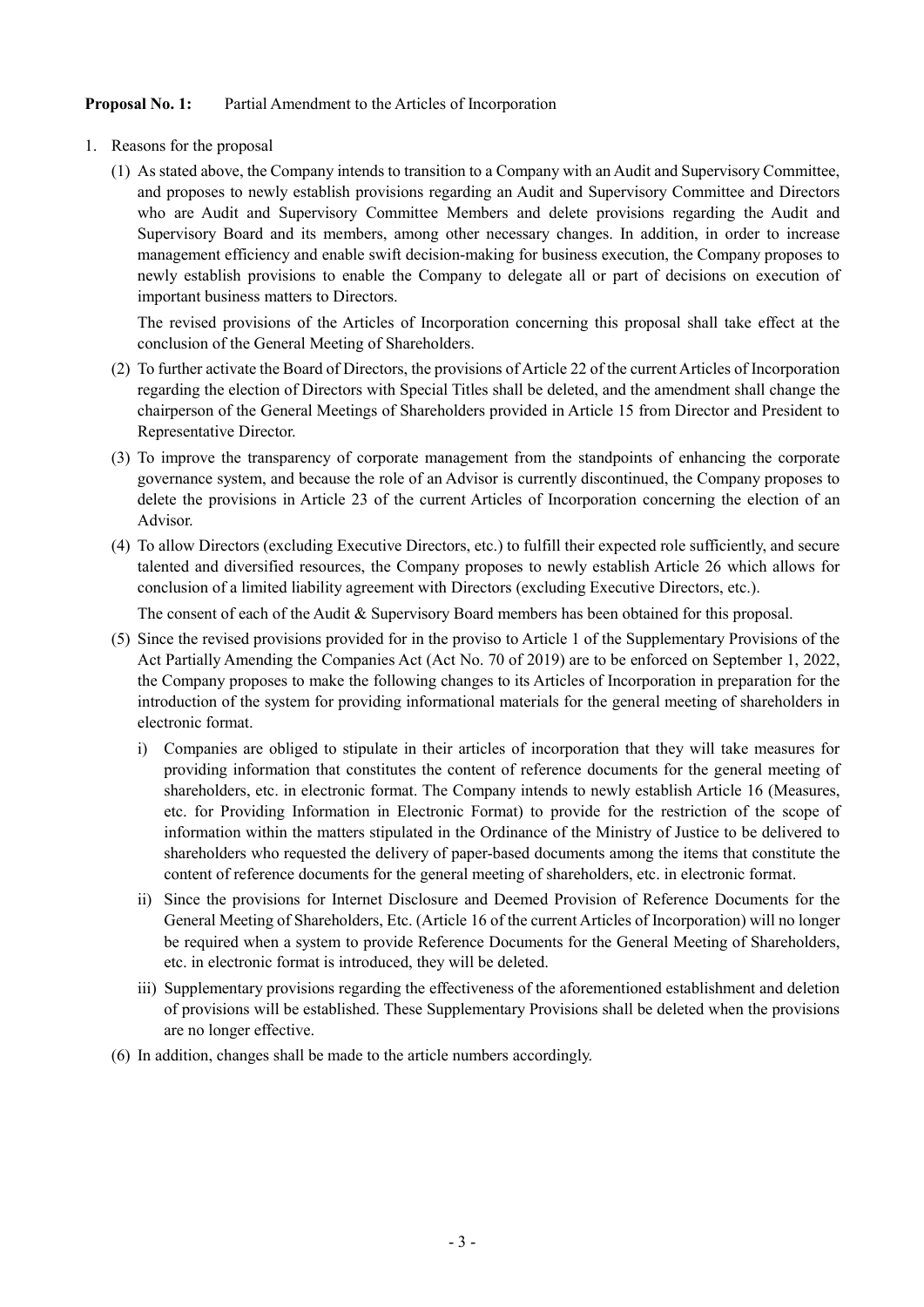# 2. Details of the amendments

The details of the amendments are as follows:

(Amendments are underlined.)

| Current Articles of Incorporation                                                                                                                                                                                                                                                                                                                                                                                                                                                              | Proposed amendments                                                                                                                                                                                                                                                                                                                               |
|------------------------------------------------------------------------------------------------------------------------------------------------------------------------------------------------------------------------------------------------------------------------------------------------------------------------------------------------------------------------------------------------------------------------------------------------------------------------------------------------|---------------------------------------------------------------------------------------------------------------------------------------------------------------------------------------------------------------------------------------------------------------------------------------------------------------------------------------------------|
| (Organs)<br>Article 4.                                                                                                                                                                                                                                                                                                                                                                                                                                                                         | Article 4. (Organs)                                                                                                                                                                                                                                                                                                                               |
| The Company shall have, in addition to the general meeting of<br>shareholders and Directors, the following organs:                                                                                                                                                                                                                                                                                                                                                                             | The Company shall have, in addition to the general meeting of<br>shareholders and Directors, the following organs:                                                                                                                                                                                                                                |
| (1) Board of Directors                                                                                                                                                                                                                                                                                                                                                                                                                                                                         | (1) Board of Directors                                                                                                                                                                                                                                                                                                                            |
| <b>Audit &amp; Supervisory Board Members</b><br>(2)                                                                                                                                                                                                                                                                                                                                                                                                                                            | <b>Audit and Supervisory Committee</b><br>(2)                                                                                                                                                                                                                                                                                                     |
| Audit & Supervisory Board<br>(3)                                                                                                                                                                                                                                                                                                                                                                                                                                                               | (Deleted)                                                                                                                                                                                                                                                                                                                                         |
| Financial Auditor<br>(4)                                                                                                                                                                                                                                                                                                                                                                                                                                                                       | (3) Financial Auditor                                                                                                                                                                                                                                                                                                                             |
| Article 15. (Chairperson)                                                                                                                                                                                                                                                                                                                                                                                                                                                                      | Article 15. (Chairperson)                                                                                                                                                                                                                                                                                                                         |
| The post of Chairperson of the Board of Directors shall be<br>served by the President and Director.                                                                                                                                                                                                                                                                                                                                                                                            | The role of Chairperson of the Board of Directors shall be<br>served by the Representative Director.                                                                                                                                                                                                                                              |
| In cases where the Director and President is prevented from so<br>acting, the role shall be served by another Director in the order<br>predetermined at the Board of Directors.                                                                                                                                                                                                                                                                                                                | In cases where there is more than one Representative Director or<br>Representative Directors are prevented from so acting, the role<br>shall be served by another Director in the order predetermined at<br>the Board of Directors.                                                                                                               |
| Article 16. (Internet Disclosure and Deemed Provision of<br>Reference Documents for the General Meeting of<br>Shareholders, Etc.)                                                                                                                                                                                                                                                                                                                                                              | (Deleted)                                                                                                                                                                                                                                                                                                                                         |
| When the Company convenes a general meeting of<br>shareholders, if it discloses information that is to be stated or<br>presented in the reference documents for the general meeting of<br>shareholders, business report, financial statements and<br>consolidated financial statements through the Internet in<br>accordance with the provisions prescribed by the Ordinance of<br>the Ministry of Justice it may be deemed that the Company has<br>provided this information to shareholders. |                                                                                                                                                                                                                                                                                                                                                   |
| (Newly established)                                                                                                                                                                                                                                                                                                                                                                                                                                                                            | Article 16. (Measures, etc. for Providing Information in                                                                                                                                                                                                                                                                                          |
|                                                                                                                                                                                                                                                                                                                                                                                                                                                                                                | Electronic Format)                                                                                                                                                                                                                                                                                                                                |
|                                                                                                                                                                                                                                                                                                                                                                                                                                                                                                | When the Company convenes a general meeting of<br>1.                                                                                                                                                                                                                                                                                              |
|                                                                                                                                                                                                                                                                                                                                                                                                                                                                                                | shareholders, it shall take measures for providing                                                                                                                                                                                                                                                                                                |
|                                                                                                                                                                                                                                                                                                                                                                                                                                                                                                | information that constitutes the content of reference                                                                                                                                                                                                                                                                                             |
|                                                                                                                                                                                                                                                                                                                                                                                                                                                                                                | documents for the general meeting of shareholders, etc. in<br>electronic format.                                                                                                                                                                                                                                                                  |
|                                                                                                                                                                                                                                                                                                                                                                                                                                                                                                | Among items for which the measures for providing<br>2.                                                                                                                                                                                                                                                                                            |
|                                                                                                                                                                                                                                                                                                                                                                                                                                                                                                | information in electronic format will be taken, the<br>Company may exclude all or some of those items<br>designated by the Ordinance of the Ministry of Justice<br>from statements in the paper-based documents to be<br>delivered to shareholders who requested the delivery of<br>paper-based documents by the record date of voting<br>rights. |
| Article 19. (Number of Directors)                                                                                                                                                                                                                                                                                                                                                                                                                                                              | Article 19. (Number of Directors)                                                                                                                                                                                                                                                                                                                 |
| The Company shall have not more than 15 Directors.                                                                                                                                                                                                                                                                                                                                                                                                                                             | The Company shall have not more than 15 Directors (excluding<br>Directors who are Audit and Supervisory Committee Members).                                                                                                                                                                                                                       |
| (Newly established)                                                                                                                                                                                                                                                                                                                                                                                                                                                                            | The Company shall have not more than five Directors who are                                                                                                                                                                                                                                                                                       |
|                                                                                                                                                                                                                                                                                                                                                                                                                                                                                                | Audit and Supervisory Committee Members (the "Audit and<br>Supervisory Committee Members).                                                                                                                                                                                                                                                        |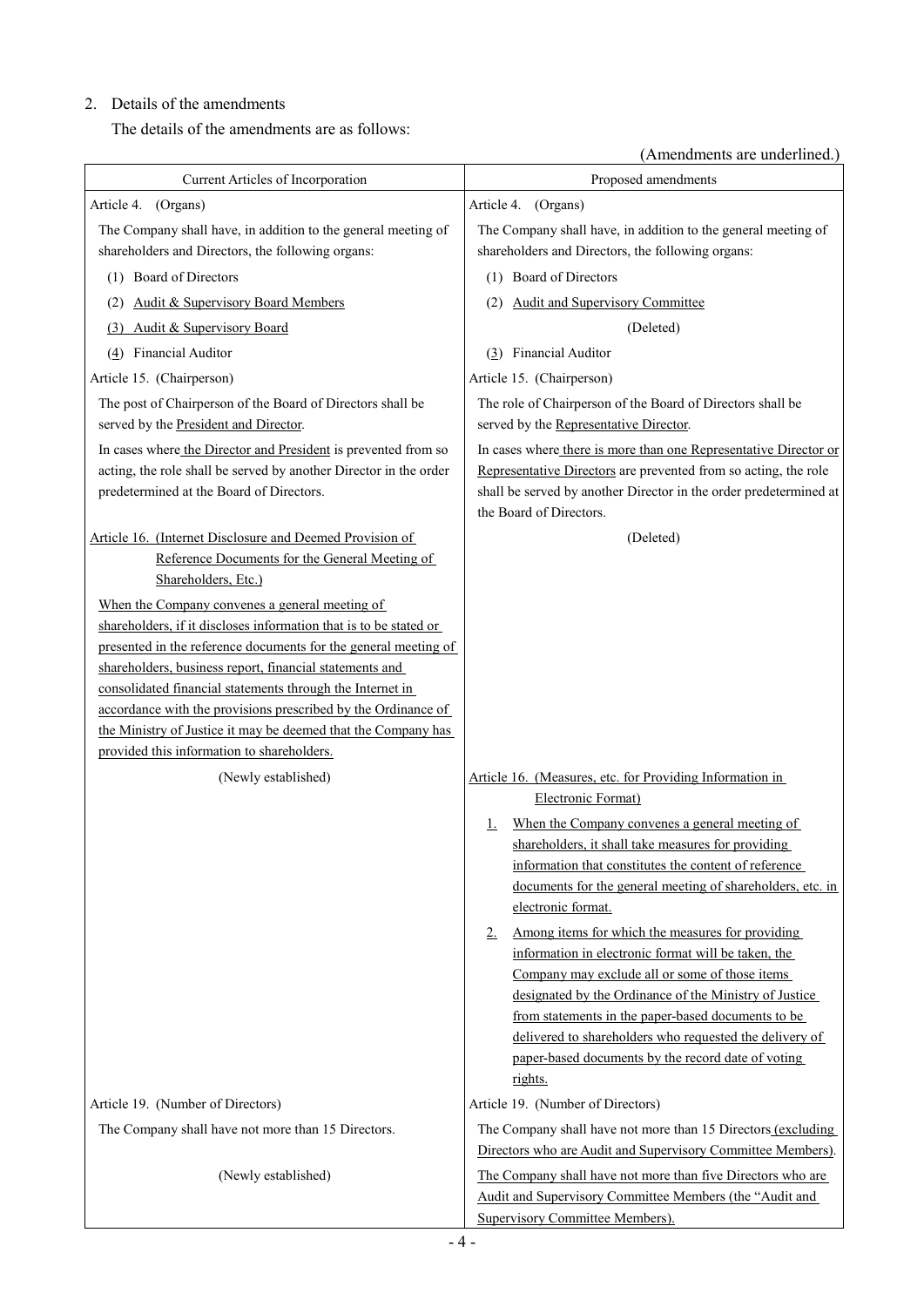| Current Articles of Incorporation                                           | Proposed amendments                                                                                              |
|-----------------------------------------------------------------------------|------------------------------------------------------------------------------------------------------------------|
| Article 20. (Election)                                                      | Article 20. (Election)                                                                                           |
| Directors shall be elected at a general meeting of shareholders.            | Directors shall be elected separately for Audit and Supervisory                                                  |
|                                                                             | Committee Members and other Directors at General Meetings of                                                     |
|                                                                             | Shareholders.                                                                                                    |
| Election of Directors shall be made by a majority of the votes of           | (Unchanged)                                                                                                      |
| the shareholders present at the meeting where the shareholders              |                                                                                                                  |
| holding at least one-third of the voting rights of the shareholders         |                                                                                                                  |
| entitled to exercise their votes at such meetings are present.              |                                                                                                                  |
| Election of Directors may not be conducted by cumulative<br>voting.         | (Unchanged)                                                                                                      |
| Article 21. (Term of Office)                                                | Article 21. (Term of Office)                                                                                     |
| The term of office of a Director shall expire at the conclusion of          | The term of office of a Director (excluding an Audit and                                                         |
| the annual general meeting of shareholders for the last business            | Supervisory Committee Member) shall expire at the conclusion                                                     |
| year out of the business years terminating within two years after           | of the annual general meeting of shareholders for the last                                                       |
| the election of the Director.                                               | business year out of the business years terminating within one                                                   |
|                                                                             | year after the election of the Director.                                                                         |
| The term of office of a Director who is elected as the substitute           | (Deleted)                                                                                                        |
| for a Director who retired from office before the expiration of             |                                                                                                                  |
| the term of office shall continue until the time the term of office         |                                                                                                                  |
| of the retired Director is to expire.                                       |                                                                                                                  |
| (Newly established)                                                         | The term of office of an Audit and Supervisory Committee                                                         |
|                                                                             | Member shall expire at the conclusion of the annual general                                                      |
|                                                                             | meeting of shareholders for the last business year out of the                                                    |
|                                                                             | business years terminating within two years after the election of<br>the Audit and Supervisory Committee Member. |
|                                                                             |                                                                                                                  |
| (Newly established)                                                         | The term of office of an Audit & Supervisory Committee<br>Member who is elected as the substitute for an Audit & |
|                                                                             | Supervisory Committee Member who retired from office before                                                      |
|                                                                             | the expiration of the term of office shall continue until the time                                               |
|                                                                             | the term of office of the retired Audit & Supervisory Committee                                                  |
|                                                                             | Member is to expire.                                                                                             |
| (Newly established)                                                         | The resolution on the election of substitute Audit and                                                           |
|                                                                             | Supervisory Committee Members who have been elected based                                                        |
|                                                                             | on Article 329, paragraph (3) of the Company's Act shall expire                                                  |
|                                                                             | at the opening of annual general meetings of shareholders for                                                    |
|                                                                             | the last business year out of the business years terminating                                                     |
|                                                                             | within two years after the election of the substitute Audit and                                                  |
|                                                                             | <b>Supervisory Committee Member.</b>                                                                             |
| Article 22. (Representative Directors and Directors With Special<br>Titles) | Article 22. (Representative Directors)                                                                           |
| The Board of Directors shall appoint a Director who is to                   | The Board of Directors shall appoint a Director who is to                                                        |
| represent the Company by its resolution.                                    | represent the Company out of Directors (excluding Audit and                                                      |
|                                                                             | Supervisory Committee Members) by its resolution.                                                                |
| The Board of Directors may appoint, out of Directors, by its                | (Deleted)                                                                                                        |
| resolution, one Director and Chairman, one Director and                     |                                                                                                                  |
| President, one Director and Vice President, one or a small                  |                                                                                                                  |
| number of Senior Managing Directors, and one or a small                     |                                                                                                                  |
| number of Managing Directors.                                               |                                                                                                                  |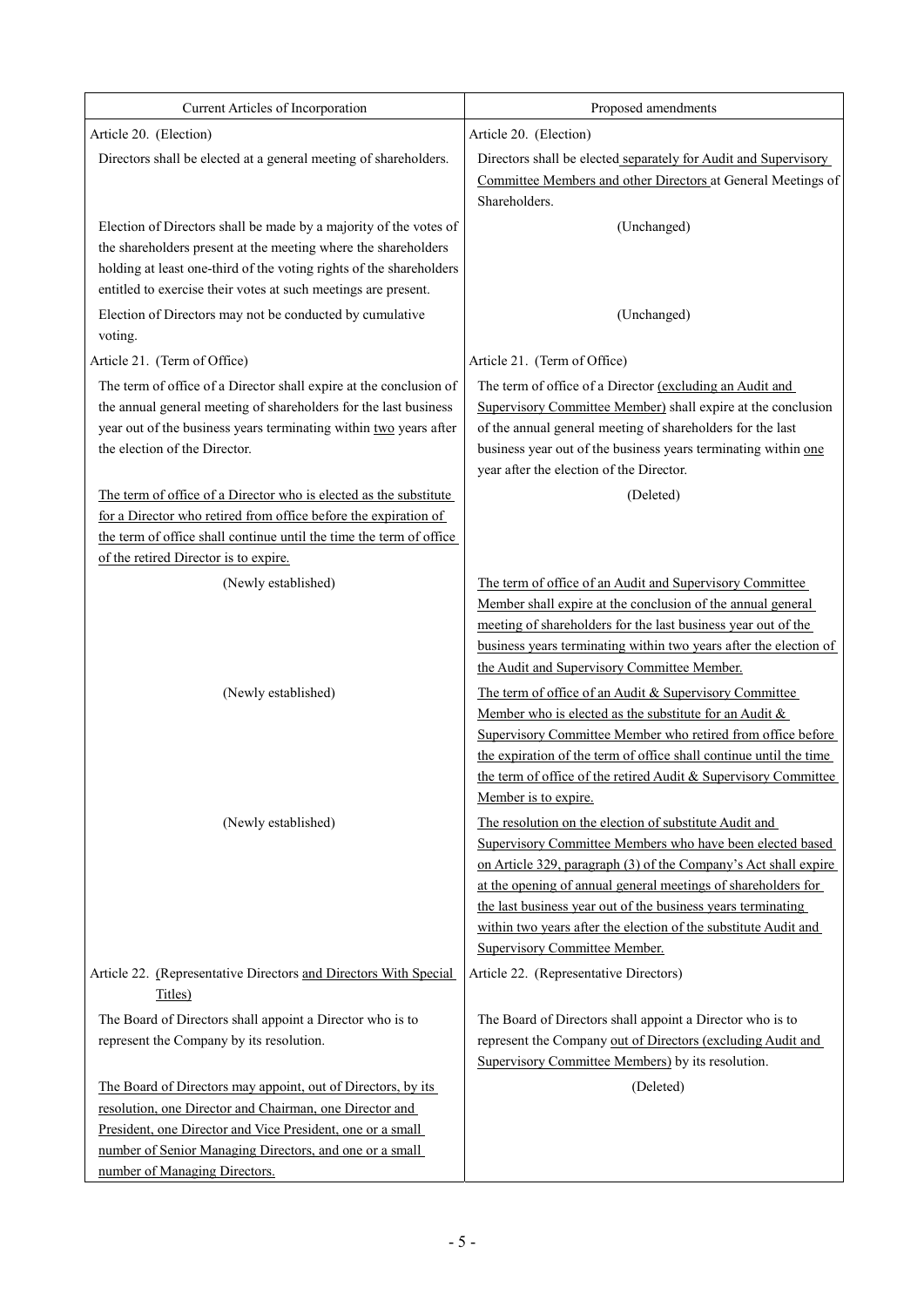| Current Articles of Incorporation                                                                                                                                                                                                                                                                                                                                                                                                    | Proposed amendments                                                                                                                                                                                                                                                                                                                                                                                                                                                                                                                                     |
|--------------------------------------------------------------------------------------------------------------------------------------------------------------------------------------------------------------------------------------------------------------------------------------------------------------------------------------------------------------------------------------------------------------------------------------|---------------------------------------------------------------------------------------------------------------------------------------------------------------------------------------------------------------------------------------------------------------------------------------------------------------------------------------------------------------------------------------------------------------------------------------------------------------------------------------------------------------------------------------------------------|
| Article 23. (Advisor)                                                                                                                                                                                                                                                                                                                                                                                                                | (Deleted)                                                                                                                                                                                                                                                                                                                                                                                                                                                                                                                                               |
| The Board of Directors may appoint an Advisor by its<br>resolution.                                                                                                                                                                                                                                                                                                                                                                  |                                                                                                                                                                                                                                                                                                                                                                                                                                                                                                                                                         |
| Article 24. (Notice of Meetings of the Board of Directors)                                                                                                                                                                                                                                                                                                                                                                           | Article 23. (Notice of Meetings of the Board of Directors)                                                                                                                                                                                                                                                                                                                                                                                                                                                                                              |
| Notice of a meeting of the Board of Directors must be given to<br>each Director and Audit and Supervisory Board Member no<br>later than seven days before the date of the meeting.                                                                                                                                                                                                                                                   | Notice of a meeting the Board of Directors must be given to<br>each Director no later than seven days before the date of the<br>meeting.                                                                                                                                                                                                                                                                                                                                                                                                                |
| However, this period may be shortened if it is particularly<br>necessary.                                                                                                                                                                                                                                                                                                                                                            | (Unchanged)                                                                                                                                                                                                                                                                                                                                                                                                                                                                                                                                             |
| Article 25. (Omitted)                                                                                                                                                                                                                                                                                                                                                                                                                | Article 24. (Unchanged)                                                                                                                                                                                                                                                                                                                                                                                                                                                                                                                                 |
| (Newly established)                                                                                                                                                                                                                                                                                                                                                                                                                  | Article 25. (Delegating decisions of execution of important<br>operations to Directors)<br>Pursuant to the provisions of Article 399-13, paragraph (6) of                                                                                                                                                                                                                                                                                                                                                                                               |
|                                                                                                                                                                                                                                                                                                                                                                                                                                      | the Companies Act, the Company may delegate all or some<br>decisions of important business execution (excluding matters<br>provided in individual items of paragraph (5) of the same<br>Article) by a resolution of the Board of Directors.                                                                                                                                                                                                                                                                                                             |
| (Newly established)                                                                                                                                                                                                                                                                                                                                                                                                                  | Article 26. (Limited liability agreement with Directors)<br>Pursuant to the provisions of Article 427, paragraph (1) of the<br>Company's Act, the Company may enter into a liability<br>limitation agreement based on Article 423, paragraph (1) of the<br>same Act with Directors (excluding Executive Directors, etc.).<br>When the relevant Directors have acted in good faith and have<br>not been grossly negligent in performing their duties, they will<br>be responsible for such liability to the extent of the statutory<br>liability amount. |
| Article 26. (Omitted)                                                                                                                                                                                                                                                                                                                                                                                                                | Article 27. (Unchanged)                                                                                                                                                                                                                                                                                                                                                                                                                                                                                                                                 |
| Article 27. (Remuneration, Etc.)                                                                                                                                                                                                                                                                                                                                                                                                     | Article 28. (Remuneration, Etc.)                                                                                                                                                                                                                                                                                                                                                                                                                                                                                                                        |
| Remuneration, bonuses and other economic benefits given by<br>the Company to Directors in consideration for the execution of<br>duties (the "Remuneration, etc.") shall be determined by<br>resolution of a general meeting of shareholders.                                                                                                                                                                                         | Remuneration, bonuses and other economic benefits given by<br>the Company to Directors in consideration for the execution of<br>duties shall be specified separately for Audit and Supervisory<br>Committee Members and other Directors by a resolution of a<br>General Meeting of Shareholders.                                                                                                                                                                                                                                                        |
| Chapter V<br><b>Audit &amp; Supervisory Board Members</b><br>and Audit & Supervisory Board                                                                                                                                                                                                                                                                                                                                           | Chapter V<br><b>Audit and Supervisory Committee</b>                                                                                                                                                                                                                                                                                                                                                                                                                                                                                                     |
| Article 28. (Number of Directors)                                                                                                                                                                                                                                                                                                                                                                                                    | (Deleted)                                                                                                                                                                                                                                                                                                                                                                                                                                                                                                                                               |
| The Company shall have not more than five Audit $&$<br><b>Supervisory Board Members.</b>                                                                                                                                                                                                                                                                                                                                             |                                                                                                                                                                                                                                                                                                                                                                                                                                                                                                                                                         |
| Article 29. (Election)<br>Audit & Supervisory Board Members shall be elected at a<br>general meeting of shareholders. Election of an Audit and<br>Supervisory Board Member shall be made by a majority of the<br>votes of the shareholders present at the meeting where the<br>shareholders holding at least one-third of the voting rights of the<br>shareholders entitled to exercise their votes at such meetings are<br>present. | (Deleted)                                                                                                                                                                                                                                                                                                                                                                                                                                                                                                                                               |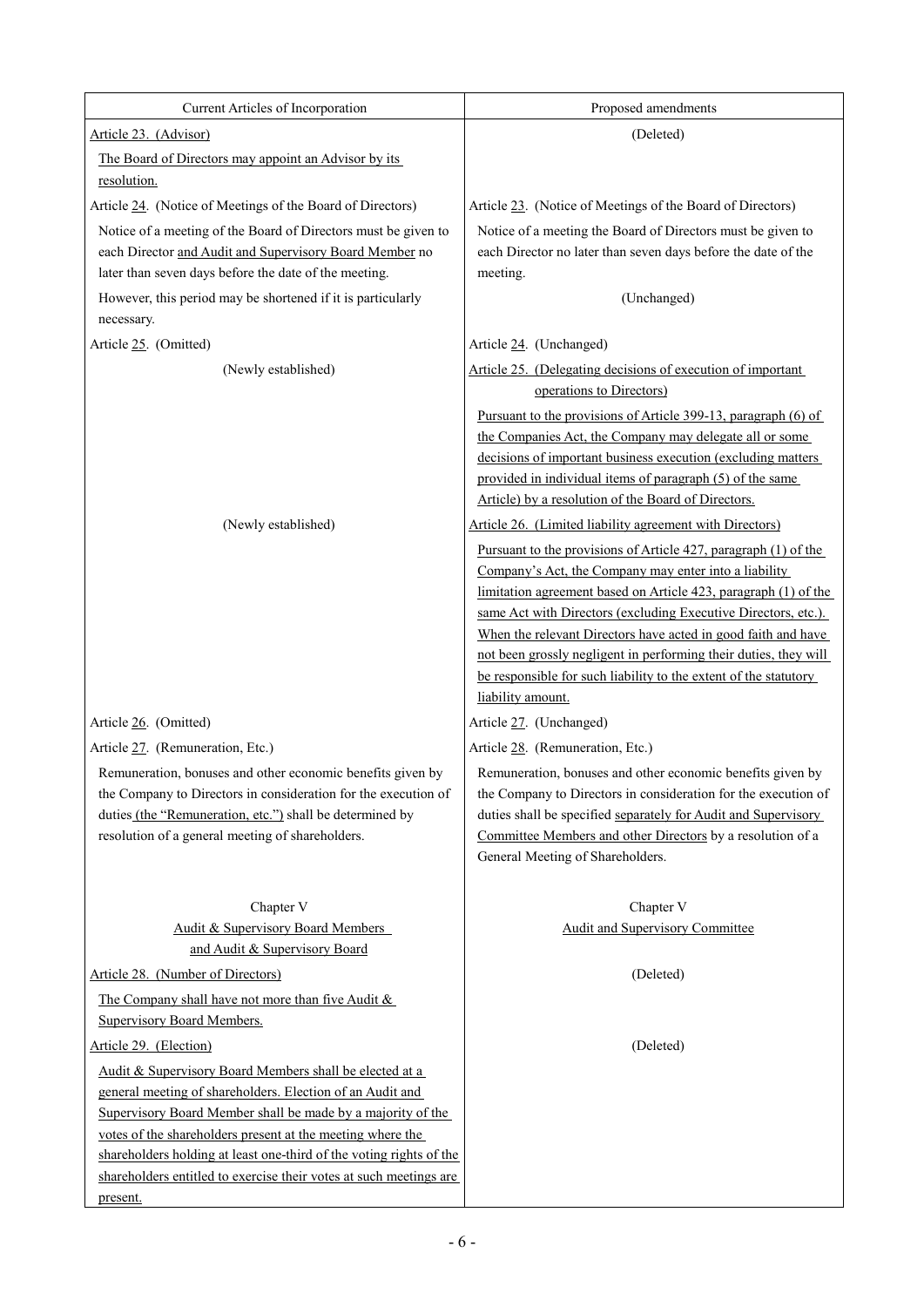| Current Articles of Incorporation                                   | Proposed amendments                                            |
|---------------------------------------------------------------------|----------------------------------------------------------------|
| Article 30. (Term of Office)                                        | (Deleted)                                                      |
| The term of office of an Audit and Supervisory Board Member         |                                                                |
| shall expire at the conclusion of the annual general meeting of     |                                                                |
| shareholders for the last business year out of the business years   |                                                                |
| terminating within four years after the election of the Audit and   |                                                                |
| <b>Supervisory Board Member.</b>                                    |                                                                |
| The term of office of an Audit & Supervisory Board Member           |                                                                |
| who is elected as the substitute for an Audit & Supervisory         |                                                                |
| Board Member who retired from office before the expiration of       |                                                                |
| the term of office shall continue until the time the term of office |                                                                |
| of the Audit & Supervisory Board Member who retired from            |                                                                |
| office is to expire.                                                |                                                                |
| Article 31. (Full-time Audit and Supervisory Board Members and      | Article 29. (Full-time Audit and Supervisory Committee         |
| Managing Audit and Supervisory Board Members)                       | Members)                                                       |
| The Audit & Supervisory Board shall appoint a full-time Audit       | The Audit & Supervisory Committee may appoint a full-time      |
| & Supervisory Board Member by its resolution.                       | Audit & Supervisory Committee Member by its resolution.        |
| The Audit and Supervisory Board may appoint a Managing              | (Deleted)                                                      |
| Audit and Supervisory Board Member by its resolution.               |                                                                |
| Article 32. (Notice of Meeting of the Audit & Supervisory           | Article 30. (Notice of Meeting of the Audit & Supervisory      |
| Board)                                                              | Committee)                                                     |
| Notice of a meeting the Audit and Supervisory Board must be         | Notice of a meeting the Audit and Supervisory Committee must   |
| given to each Audit and Supervisory Board Member no later           | be given to each Audit and Supervisory Committee Member no     |
| than seven days before the date of the meeting.                     | later than seven days before the date of the meeting.          |
| However, this period may be shortened if it is particularly         | (Unchanged)                                                    |
| necessary.                                                          |                                                                |
| Article 33. (Regulations of the Audit & Supervisory Board)          | Article 31. (Regulations of the Audit and Supervisory          |
|                                                                     | Committee)                                                     |
| Particulars for operations of the Audit and Supervisory Board,      | Particulars for operations of the Audit and Supervisory        |
| which are not provided for in laws and regulations, or in the       | Committee, which are not provided for in laws and regulations, |
| Articles of Incorporation of the Company, are to be governed by     | or in the Articles of Incorporation of the Company, are to be  |
| the Regulations of the Audit and Supervisory Board stipulated       | governed by the Regulations of the Audit and Supervisory       |
| by a resolution of the Audit and Supervisory Board.                 | Committee stipulated by a resolution of the Audit and          |
|                                                                     | <b>Supervisory Committee.</b>                                  |
| Article 34. (Remuneration, Etc.)                                    | (Deleted)                                                      |
| The Remuneration, etc. to Audit & Supervisory Board Members         |                                                                |
| shall be determined by resolution of a general meeting of           |                                                                |
| shareholders.                                                       |                                                                |
|                                                                     |                                                                |
| Article 35.                                                         |                                                                |
| (Omitted)<br>to                                                     | (Unchanged)                                                    |
| Article 38.                                                         | Article 32.<br>to<br>Article 35.                               |
|                                                                     |                                                                |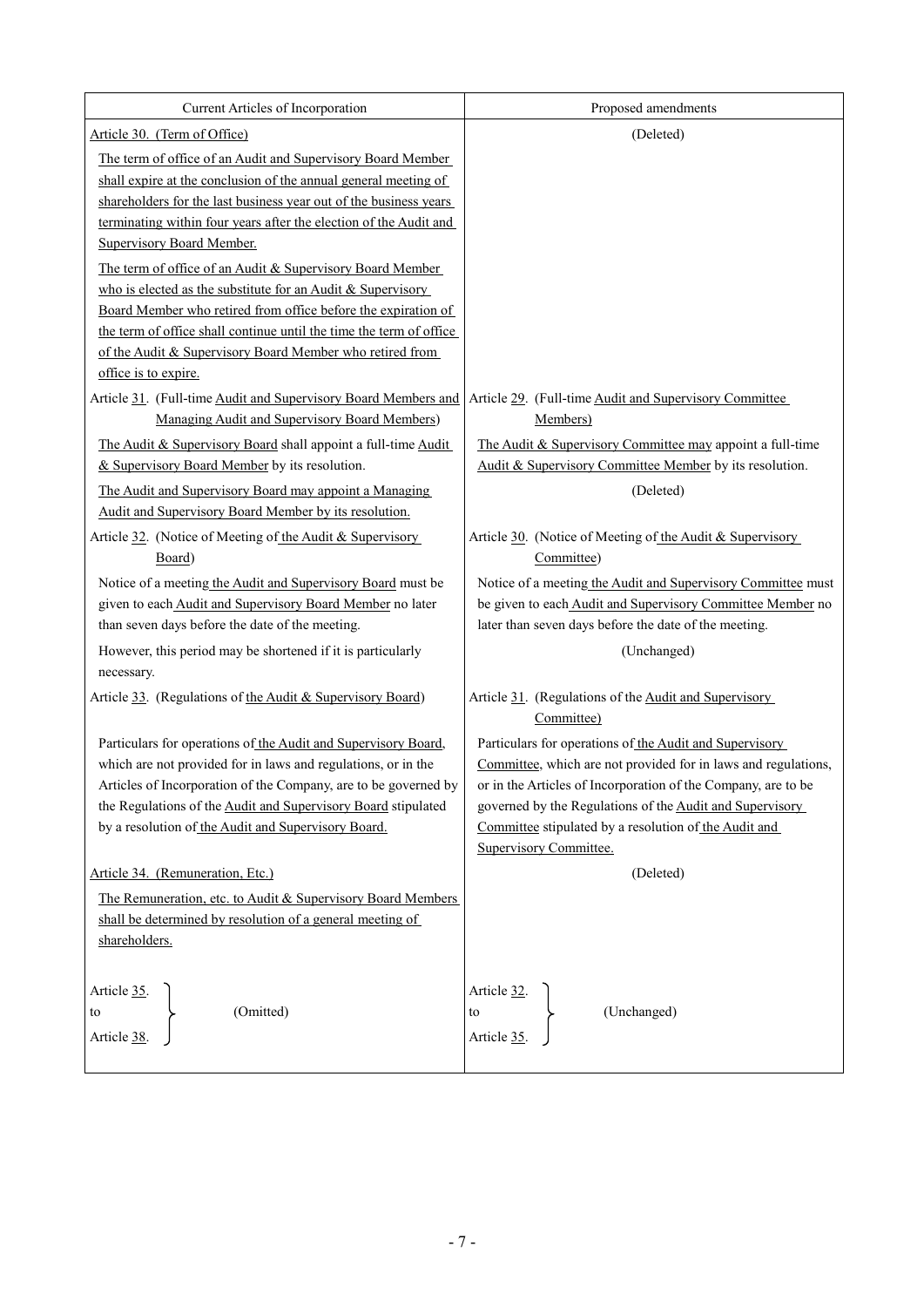| Current Articles of Incorporation | Proposed amendments                                              |
|-----------------------------------|------------------------------------------------------------------|
| (Newly established)               | <b>Supplementary Provisions</b>                                  |
|                                   | Article 1.                                                       |
|                                   | The deletion of Article 16 (Internet Disclosure and Deemed       |
|                                   | Provision of Reference Documents for the General Meeting of      |
|                                   | Shareholders, Etc.) in the pre-amended Articles of Incorporation |
|                                   | and the establishment of the new Article 16 (Measures, etc. for  |
|                                   | Providing Information in Electronic Format) in the amended       |
|                                   | Articles of Incorporation shall be effective from the date of    |
|                                   | enforcement of the revised provisions provided for in the        |
|                                   | proviso to Article 1 of the Supplementary Provisions of the Act  |
|                                   | Partially Amending the Companies Act (Act No. 70 of 2019)        |
|                                   | (hereinafter referred to as the "Date of Enforcement").          |
| (Newly established)               | Article 2.                                                       |
|                                   | Notwithstanding the provision of the preceding Article, Article  |
|                                   | 16 of the pre-amended Articles of Incorporation (Internet        |
|                                   | Disclosure and Deemed Provision of Reference Documents for       |
|                                   | the General Meeting of Shareholders, Etc.) shall remain          |
|                                   | effective regarding any general meeting of shareholders held on  |
|                                   | a date within six months from the Date of Enforcement.           |
| (Newly established)               | Article 3.                                                       |
|                                   | These Supplementary Provisions shall be deleted on the date      |
|                                   | when six months have elapsed from the Date of Enforcement or     |
|                                   | three months have elapsed from the date of the general meeting   |
|                                   | of shareholders in the preceding Article, whichever is later.    |
|                                   |                                                                  |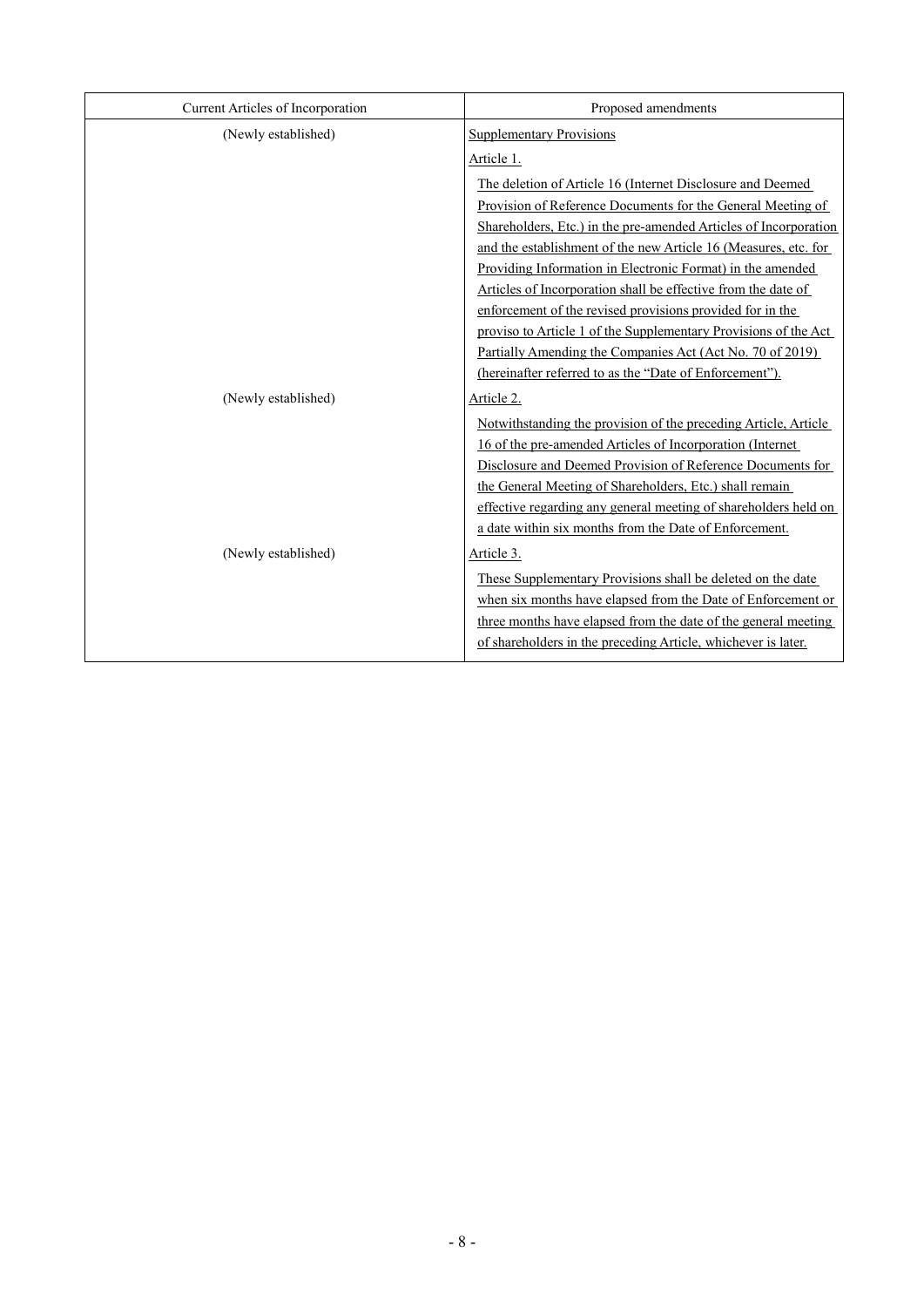# **Proposal No. 2: Election of Eight Directors (Excluding Directors Who Are Audit and Supervisory Committee Members)**

Subject to the approval and adoption of Proposal No. 1 "Partial Amendment to the Articles of Incorporation" as proposed, the Company will make the transition to a Company with an Audit and Supervisory Committee. In addition, the terms of office of all nine Directors will expire at the conclusion of this meeting. Therefore, the Company proposes the election of eight Directors (excluding Directors who are Audit and Supervisory Committee Members; the same applies hereafter in this proposal).

This proposal, however, can only take effect after Proposal No. 1 "Partial Amendment to the Articles of Incorporation" takes effect.

| Candidate<br>No. | Name<br>(Date of birth)                                                                                                                                                                                                               | Career summary, position and responsibility in the Company,<br>and significant concurrent positions outside the Company |                                                                                                                                                                                                                                                                                                                                                                                                                                                                                                                                         | Number of the<br>Company's shares<br>owned |
|------------------|---------------------------------------------------------------------------------------------------------------------------------------------------------------------------------------------------------------------------------------|-------------------------------------------------------------------------------------------------------------------------|-----------------------------------------------------------------------------------------------------------------------------------------------------------------------------------------------------------------------------------------------------------------------------------------------------------------------------------------------------------------------------------------------------------------------------------------------------------------------------------------------------------------------------------------|--------------------------------------------|
|                  | Nobuhiko Terada<br>(October 11, 1957)                                                                                                                                                                                                 | Apr. 1980<br>June 2003<br>June 2005<br>Apr. 2007<br>Apr. 2008<br>Apr. 2011<br>Apr. 2013<br>June 2016                    | Joined Hankyu Corporation<br>Department Manager of Railway Operations<br>Department, Urban Transportation Business<br>Division<br>Director of Hankyu Bus Co., Ltd.<br>Managing Director<br>Director and Department Manager of Personnel<br>Department of Hankyu Corporation<br>Managing Director and General Manager of<br>Urban Transportation Business Division<br>President and Representative Director of<br>Hankyu Bus Co., Ltd.<br>President and Representative Director of Kobe<br>Electric Railway Co., Ltd. (current position) | 4,700                                      |
|                  | [Reason for nomination as candidate for Director]                                                                                                                                                                                     |                                                                                                                         |                                                                                                                                                                                                                                                                                                                                                                                                                                                                                                                                         |                                            |
|                  | Nobuhiko Terada has achieved improvements in the corporate value of the Group with his extensive experience and<br>managerial track record in the railway and bus businesses as well as strong leadership, considerable knowledge and |                                                                                                                         |                                                                                                                                                                                                                                                                                                                                                                                                                                                                                                                                         |                                            |
|                  | competence. The Company judges he can be expected to continue leading the management of the Company as Director.                                                                                                                      |                                                                                                                         |                                                                                                                                                                                                                                                                                                                                                                                                                                                                                                                                         |                                            |

The candidates for the role of Director are as follows: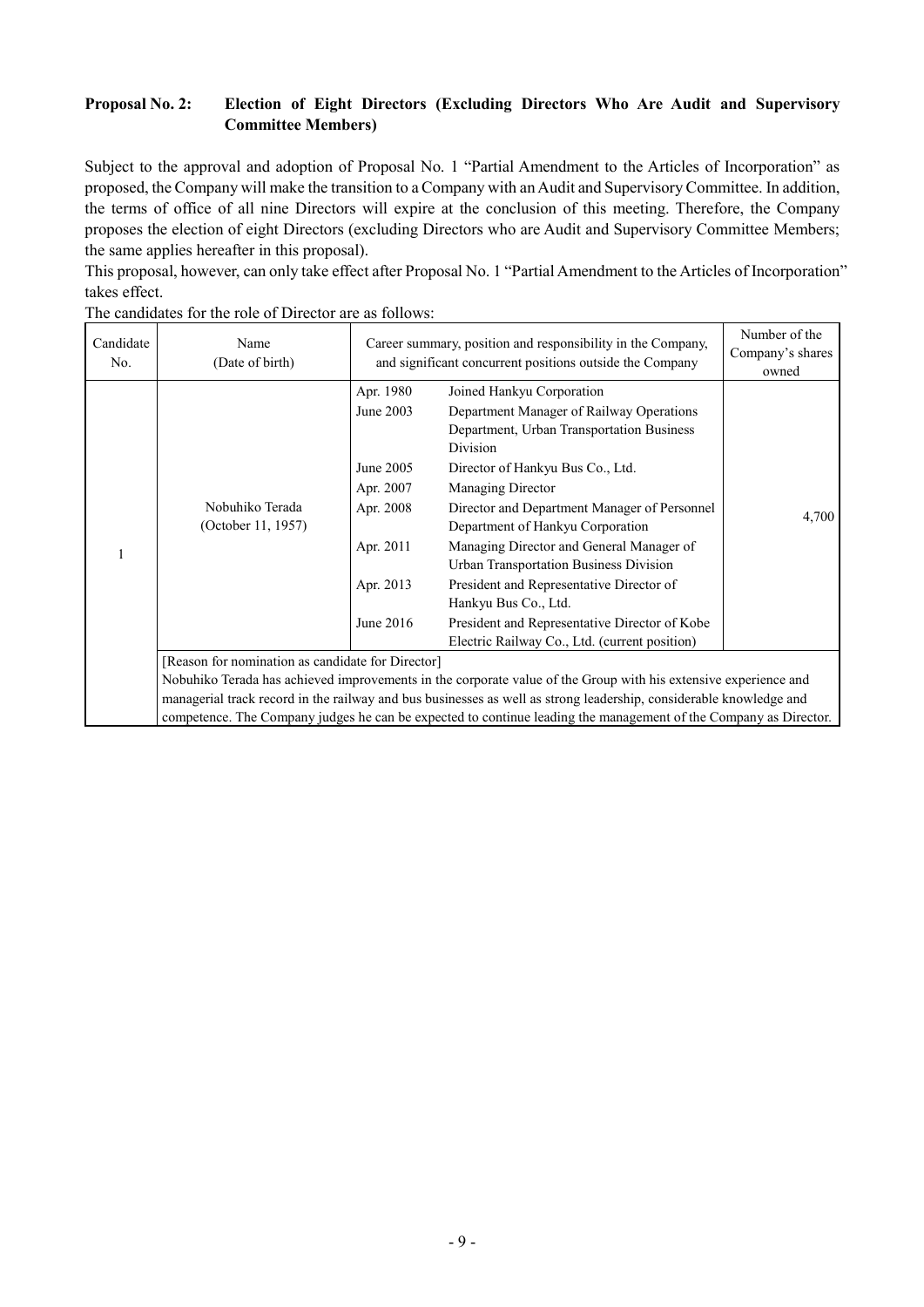| Candidate<br>No. | Name<br>(Date of birth)                           |                                     | Career summary, position and responsibility in the Company,<br>and significant concurrent positions outside the Company                                                                                                                                                                                                                                        | Number of the<br>Company's shares<br>owned |
|------------------|---------------------------------------------------|-------------------------------------|----------------------------------------------------------------------------------------------------------------------------------------------------------------------------------------------------------------------------------------------------------------------------------------------------------------------------------------------------------------|--------------------------------------------|
|                  |                                                   | Apr. 1980<br>June 2003<br>Apr. 2009 | Joined Hankyu Corporation<br>Manager of Railway Operations Department,<br><b>Urban Transportation Business Division</b><br>Director, Deputy General Manager of Urban<br>Transportation Business Division, and<br>Department Manager of Engineering                                                                                                             |                                            |
|                  |                                                   | June 2010                           | Department<br>President and Representative Director of Nose<br>Electric Railway Co., Ltd.                                                                                                                                                                                                                                                                      |                                            |
|                  |                                                   | June 2014                           | President and Representative Director of Kita-<br>Osaka Kyuko Railway Co., Ltd.                                                                                                                                                                                                                                                                                |                                            |
|                  | Kazuya Kishimoto<br>(May 4, 1956)                 | June 2017                           | Representative Director, Senior Managing<br>Director, and General Manager of Railway<br>Business Division of Kobe Electric Railway<br>Co., Ltd.                                                                                                                                                                                                                | 2,500                                      |
| $\overline{2}$   |                                                   | Apr. 2019                           | Representative Director, Senior Managing<br>Director, General Manager of Railway Business<br>Division, and Department Manager of Safety<br>Measure Department, Railway Business<br>Division                                                                                                                                                                    |                                            |
|                  |                                                   | Apr. 2020                           | Representative Director, Senior Managing<br>Director, General Manager of Railway Business<br>Division, and Department Manager of<br>Engineering Department, Railway Business<br>Division                                                                                                                                                                       |                                            |
|                  |                                                   | Apr. 2022                           | Representative Director, Senior Managing<br>Director, and General Manager of Railway<br>Business Division (current position)                                                                                                                                                                                                                                   |                                            |
|                  | [Reason for nomination as candidate for Director] |                                     |                                                                                                                                                                                                                                                                                                                                                                |                                            |
|                  |                                                   |                                     | Kazuya Kishimoto has profound operational experience and a good track record in the railway business, as well as<br>considerable knowledge and competence as Director. Since he has demonstrated leadership and a proven track record in<br>addressing challenges of the railway business including the enhancement of a safety management system, the Company |                                            |
|                  |                                                   |                                     | judges he can be expected to continue leading the management of the Company as Director.                                                                                                                                                                                                                                                                       |                                            |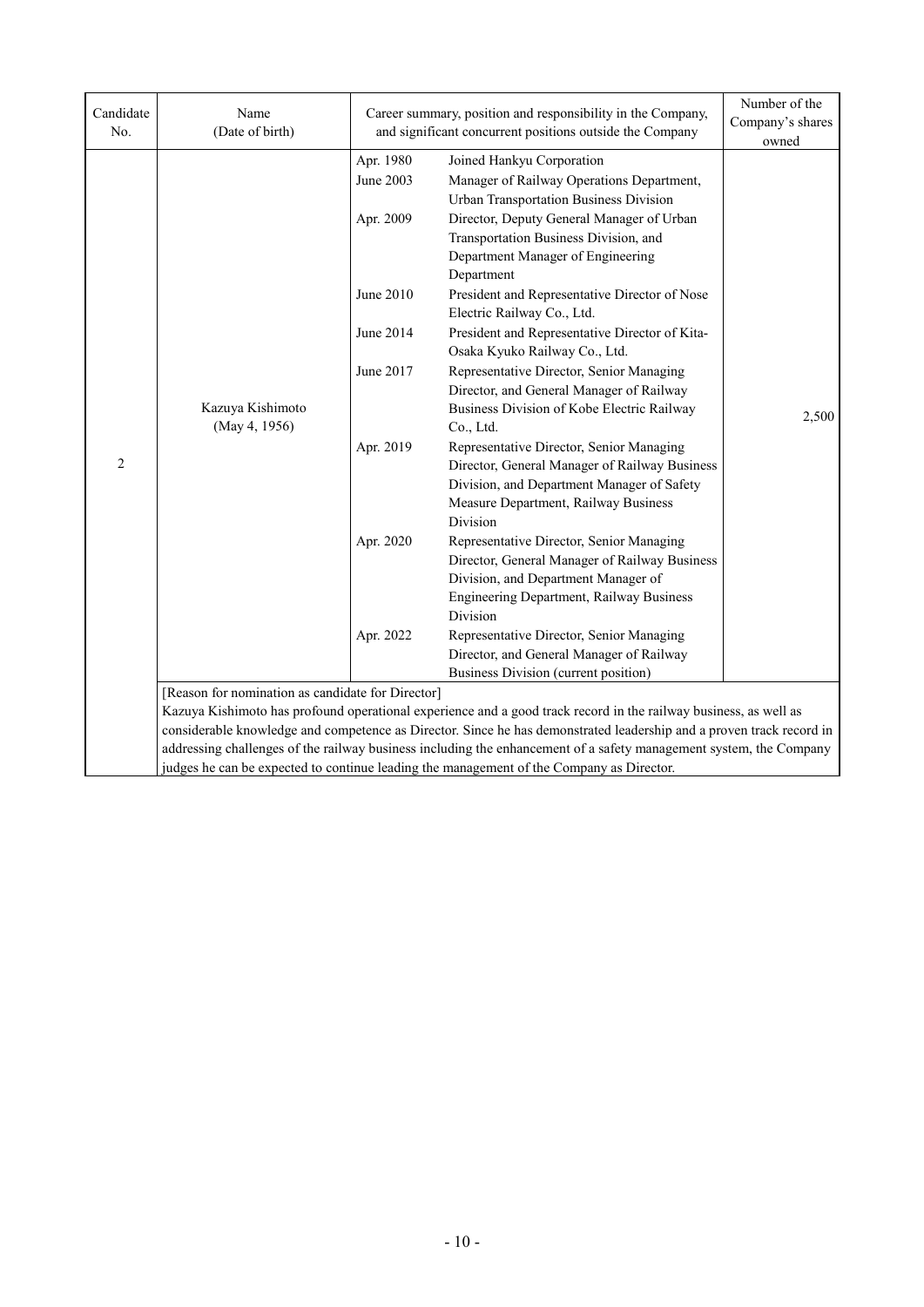| Candidate<br>No. | Name<br>(Date of birth)                                                                                                 |                               | Career summary, position and responsibility in the Company,<br>and significant concurrent positions outside the Company                                                                                                                                                                                                                                         | Number of the<br>Company's shares<br>owned |  |
|------------------|-------------------------------------------------------------------------------------------------------------------------|-------------------------------|-----------------------------------------------------------------------------------------------------------------------------------------------------------------------------------------------------------------------------------------------------------------------------------------------------------------------------------------------------------------|--------------------------------------------|--|
|                  |                                                                                                                         | Apr. 1982<br>Apr. 2002        | Joined Kobe Electric Railway Co., Ltd.<br>Department Manager of Personnel Group and<br>Manager of General Affairs Group,<br><b>Administration Division</b>                                                                                                                                                                                                      |                                            |  |
|                  |                                                                                                                         | Oct. 2002                     | Department Manager of Personnel Group,<br><b>Administration Division</b>                                                                                                                                                                                                                                                                                        |                                            |  |
|                  |                                                                                                                         | June 2007                     | President and Representative Director of Osaka<br>Shintetsu Toyonaka Taxi Inc.                                                                                                                                                                                                                                                                                  |                                            |  |
|                  | Hiroaki Tsuyama<br>(April 29, 1958)                                                                                     | June 2012                     | Director, General Manager of Real Estate<br>Business Division and Deputy General<br>Manager of Life Support Business Division of<br>Kobe Electric Railway Co., Ltd.                                                                                                                                                                                             | 1,400                                      |  |
| 3                |                                                                                                                         | Apr. 2014                     | Director, General Manager of Real Estate<br><b>Business Division</b>                                                                                                                                                                                                                                                                                            |                                            |  |
|                  |                                                                                                                         | <b>June 2018</b>              | In charge of Health and Childcare Business<br>Department, Life Support Business Division<br>Managing Director, General Manager of Real                                                                                                                                                                                                                          |                                            |  |
|                  |                                                                                                                         |                               | <b>Estate Business Division</b><br>In charge of Personnel and General Affairs<br>Department (current position)                                                                                                                                                                                                                                                  |                                            |  |
|                  | [Reason for nomination as candidate for Director]                                                                       |                               | Hiroaki Tsuyama has extensive experience in the finance and personnel and general affairs departments as well as a<br>managerial track record, including the strong leadership he showed to achieve business growth for Osaka Shintetsu<br>Toyonaka Taxi Inc. In addition, given his considerable knowledge and competence in the real estate business as well, |                                            |  |
|                  | the Company judges he will continue to properly fulfill his duties as Director.                                         |                               |                                                                                                                                                                                                                                                                                                                                                                 |                                            |  |
|                  |                                                                                                                         | Apr. 1970                     | Joined Kobe Bank, Limited                                                                                                                                                                                                                                                                                                                                       |                                            |  |
|                  |                                                                                                                         | <b>June 1998</b><br>Apr. 2000 | Director of The Sakura Bank, Limited<br>Managing Corporate Officer                                                                                                                                                                                                                                                                                              |                                            |  |
|                  |                                                                                                                         | Apr. 2001                     | Managing Corporate Officer of Sumitomo                                                                                                                                                                                                                                                                                                                          |                                            |  |
|                  |                                                                                                                         |                               | Mitsui Banking Corporation                                                                                                                                                                                                                                                                                                                                      |                                            |  |
|                  |                                                                                                                         | June 2003                     | Managing Director and Managing Corporate<br>Officer                                                                                                                                                                                                                                                                                                             |                                            |  |
|                  | Morio Kusunoki<br>(November 4, 1946)                                                                                    | Apr. 2004                     | Senior Managing Director and Senior<br>Managing Corporate Officer                                                                                                                                                                                                                                                                                               | $\overline{0}$                             |  |
|                  |                                                                                                                         | June 2005                     | Representative Director and Vice President of<br>Sumitomo Mitsui Financial Group, Inc.                                                                                                                                                                                                                                                                          |                                            |  |
| 4                |                                                                                                                         | <b>June 2006</b>              | Managing Audit and Supervisory Board<br>Member                                                                                                                                                                                                                                                                                                                  |                                            |  |
|                  |                                                                                                                         | June 2007                     | President and Representative Director of Kobe<br>Tochi Tatemono Co., Ltd.                                                                                                                                                                                                                                                                                       |                                            |  |
|                  |                                                                                                                         | June 2019                     | Director of Kobe Electric Railway Co., Ltd.                                                                                                                                                                                                                                                                                                                     |                                            |  |
|                  | (current position)<br>[Reason for nomination as candidate for Outside Director and summary of expected role]            |                               |                                                                                                                                                                                                                                                                                                                                                                 |                                            |  |
|                  | Having held various key positions in Sumitomo Mitsui Financial Group, Inc. and Sumitomo Mitsui Banking                  |                               |                                                                                                                                                                                                                                                                                                                                                                 |                                            |  |
|                  | Corporation, Morio Kusunoki has extensive managerial experience and considerable knowledge. The Company                 |                               |                                                                                                                                                                                                                                                                                                                                                                 |                                            |  |
|                  | believes he will continue providing valuable advice and guidance from an Outside Director's point of view. In the event |                               |                                                                                                                                                                                                                                                                                                                                                                 |                                            |  |
|                  |                                                                                                                         |                               | that his election is approved, he is expected to offer professional statements from a corporate manager's perspective on                                                                                                                                                                                                                                        |                                            |  |
|                  |                                                                                                                         |                               | the Company's corporate measures, etc. at the Board of Directors from an Outside Director's point of view.                                                                                                                                                                                                                                                      |                                            |  |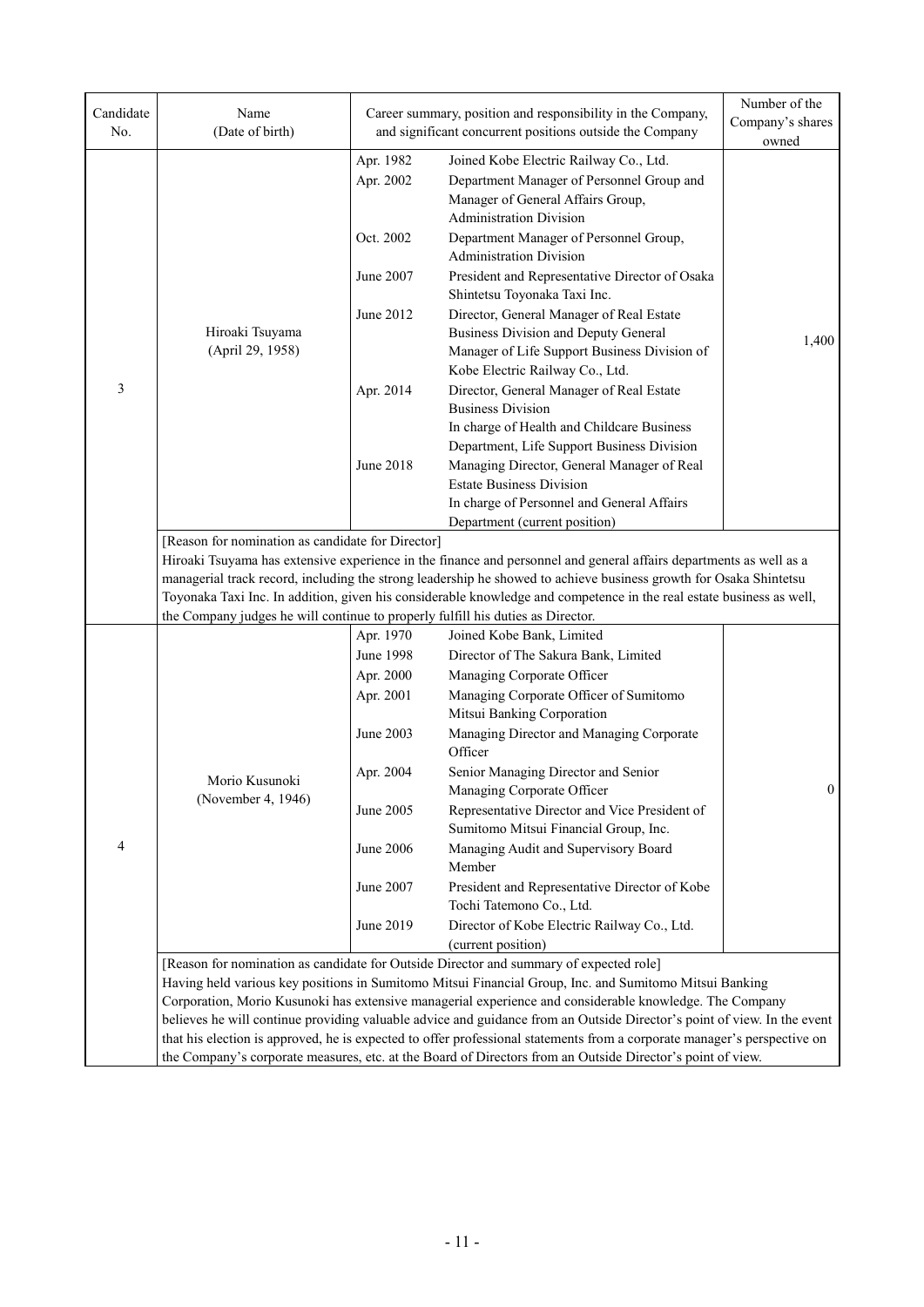| Candidate<br>No. | Name<br>(Date of birth)                                                                     |                                                                                                                   | Career summary, position and responsibility in the Company,<br>and significant concurrent positions outside the Company                                                                                                                                                                                                                                                                                                                                                                                                                                                                                                                                                                                                                                                                                                                                                                                                                                                                                                                                                                                                                                                                             | Number of the<br>Company's shares<br>owned |
|------------------|---------------------------------------------------------------------------------------------|-------------------------------------------------------------------------------------------------------------------|-----------------------------------------------------------------------------------------------------------------------------------------------------------------------------------------------------------------------------------------------------------------------------------------------------------------------------------------------------------------------------------------------------------------------------------------------------------------------------------------------------------------------------------------------------------------------------------------------------------------------------------------------------------------------------------------------------------------------------------------------------------------------------------------------------------------------------------------------------------------------------------------------------------------------------------------------------------------------------------------------------------------------------------------------------------------------------------------------------------------------------------------------------------------------------------------------------|--------------------------------------------|
|                  | Masatoshi Kasuya<br>(January 22, 1958)                                                      | Apr. 1981<br>Apr. 2016<br>Apr. 2018<br>Apr. 2019                                                                  | Employed by Hyogo Prefectural Government<br>Department Manager of Land Development<br>Department<br>Director of Hyogo Gardening & Parks<br>Association<br>Director of Hyogo Construction Technology                                                                                                                                                                                                                                                                                                                                                                                                                                                                                                                                                                                                                                                                                                                                                                                                                                                                                                                                                                                                 | $\overline{0}$                             |
| $\sqrt{5}$       |                                                                                             | June 2020                                                                                                         | Center for Regional Development<br>Director of Kobe Electric Railway Co., Ltd.<br>(current position)                                                                                                                                                                                                                                                                                                                                                                                                                                                                                                                                                                                                                                                                                                                                                                                                                                                                                                                                                                                                                                                                                                |                                            |
|                  | with the Hyogo Prefectural Government.                                                      |                                                                                                                   | [Reason for nomination as candidate for Outside Director and summary of expected role]<br>Having held various key positions in the Hyogo Prefectural Government, Masatoshi Kasuya has extensive experience<br>and considerable knowledge. The Company believes he will continue providing valuable advice and guidance from an<br>Outside Director's point of view. In the event that his election is approved, he is expected to offer statements from a<br>professional perspective on local developments and disaster prevention, etc. at the Board of Directors from an Outside<br>Director's point of view. He has never been involved in the management of a company, previously. However, the<br>Company judges he will properly fulfill his duties as Outside Director, drawing on his profound knowledge and<br>information about the area along railway lines the Group operates, which he gained through his professional experience                                                                                                                                                                                                                                                     |                                            |
| 6                | Makoto Nakanishi<br>(October 26, 1959)<br>[Reason for nomination as candidate for Director] | Apr. 1983<br>Apr. 2002<br>Apr. 2008<br>Apr. 2010<br>Apr. 2011<br>June 2016<br>June 2018<br>June 2018<br>June 2020 | Joined Kobe Electric Railway Co., Ltd.<br>Department Manager of Distribution Group,<br>Distribution Business Division<br>Department Manager of Nursing Care Business<br>Department, Life Support Business Division<br>President and Representative Director of<br>Shintetsu Tourist Co., Ltd.<br>President and Representative Director of<br>Shintetsu Enterprise Co., Ltd.<br>Director of Kobe Electric Railway Co., Ltd.<br>In charge of Nursing Care Business<br>Department, Life Support Business Division<br>Chairman of Shintetsu Enterprise Co., Ltd.<br>Director and General Manager of Life Support<br>Business Division of Kobe Electric Railway<br>Co., Ltd.<br>Director and General Manager of Life Support<br><b>Business Division</b><br>In charge of Corporate Planning Department<br>(current position)<br>Makoto Nakanishi has extensive experience in the finance department and the railway and real estate businesses, etc. as<br>well as a managerial track record, including the strong leadership he showed to achieve business expansion and growth<br>for Shintetsu Tourist Co., Ltd. and Shintetsu Enterprise Co., Ltd. In addition, given his considerable knowledge and | 1,000                                      |
|                  | Director.                                                                                   |                                                                                                                   | competence in the life support business as well, the Company judges he will continue to properly fulfill his duties as                                                                                                                                                                                                                                                                                                                                                                                                                                                                                                                                                                                                                                                                                                                                                                                                                                                                                                                                                                                                                                                                              |                                            |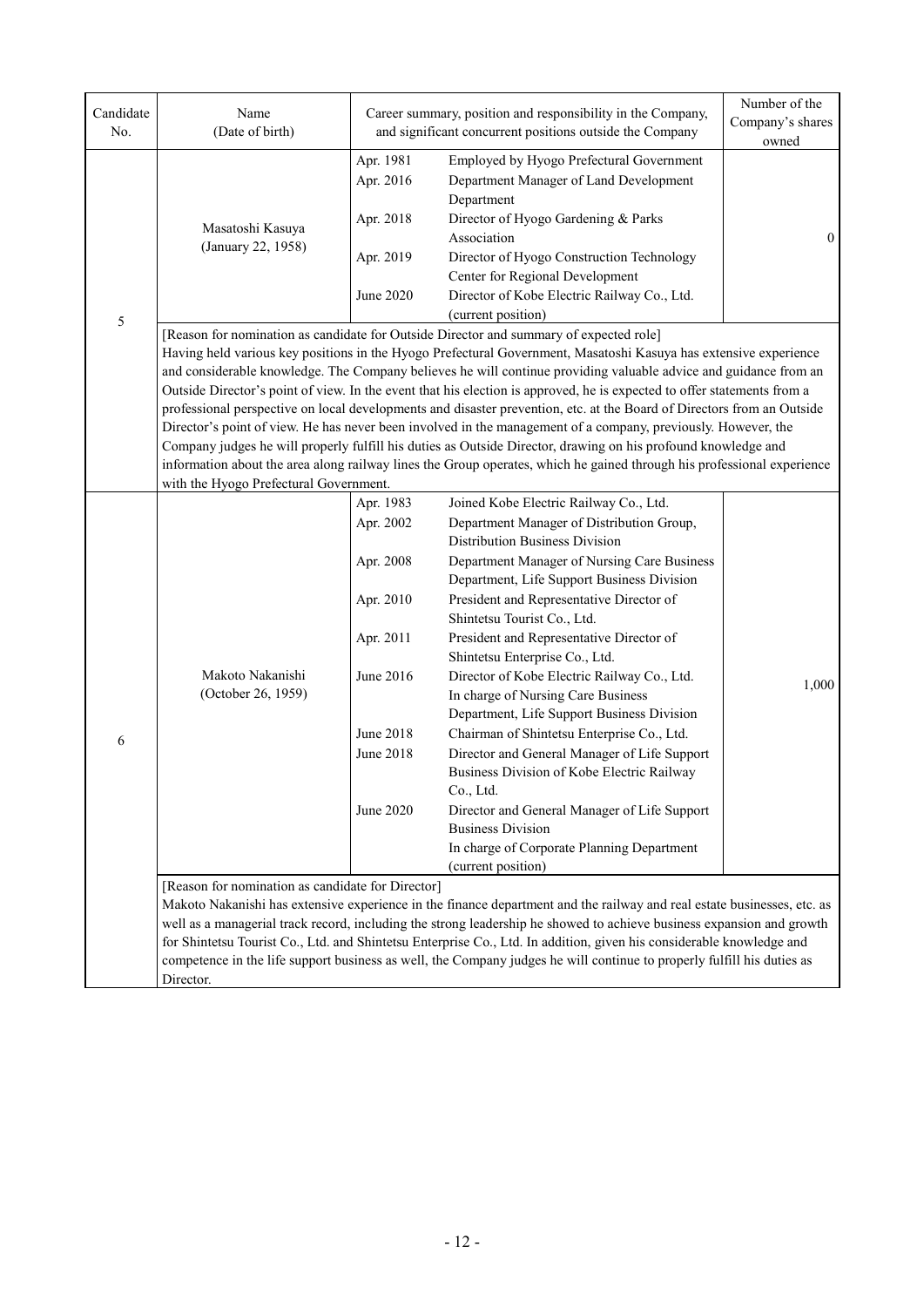| Candidate<br>No. | Name<br>(Date of birth)                                             |                        | Career summary, position and responsibility in the Company,<br>and significant concurrent positions outside the Company                     | Number of the<br>Company's shares |
|------------------|---------------------------------------------------------------------|------------------------|---------------------------------------------------------------------------------------------------------------------------------------------|-----------------------------------|
|                  |                                                                     |                        |                                                                                                                                             | owned                             |
| 7                |                                                                     | Apr. 1983<br>Oct. 2003 | Joined Kobe Electric Railway Co., Ltd.<br>Department Manager of Planning Group,<br><b>Administration Division</b>                           |                                   |
|                  |                                                                     | Apr. 2009              | Deputy General Manager of Railway Business<br>Division and Department Manager of<br>Transportation Department, Railway Business<br>Division |                                   |
|                  | Eiichi Hata                                                         | Apr. 2019              | Deputy General Manager of Railway Business<br>Division                                                                                      | 600                               |
|                  | (March 10, 1960)                                                    | Apr. 2020              | Deputy General Manager of Railway Business<br>Division and Department Manager of Safety<br>Measure Department, Railway Business<br>Division |                                   |
|                  |                                                                     | <b>June 2020</b>       | Director, Deputy General Manager of Railway<br>Business Division and Department Manager of                                                  |                                   |
|                  |                                                                     |                        | Safety Measure Department, Railway Business<br>Division (current position)                                                                  |                                   |
|                  | [Reason for nomination as candidate for Director]                   |                        |                                                                                                                                             |                                   |
|                  |                                                                     |                        | Eiichi Hata has demonstrated strong leadership with his wide experience in the finance department and the real estate                       |                                   |
|                  |                                                                     |                        | business, etc. as well as extensive professional experience in the railway business. In addition, given his considerable                    |                                   |
|                  |                                                                     |                        | knowledge and competence, the Company judges he will continue fulfilling his duties as Director properly.                                   |                                   |
|                  |                                                                     | Apr. 1991              | Joined Hankyu Corporation                                                                                                                   |                                   |
|                  |                                                                     | Apr. 2013              | Manager of Planning Department, Railway                                                                                                     |                                   |
|                  |                                                                     |                        | Business Division of Kobe Electric Railway                                                                                                  |                                   |
|                  |                                                                     |                        | Co., Ltd.                                                                                                                                   |                                   |
|                  |                                                                     | Apr. 2016              | Department Manager of Corporate Planning                                                                                                    |                                   |
|                  |                                                                     |                        | Department, and Department Manager of                                                                                                       |                                   |
|                  |                                                                     |                        | Planning Department, Railway Business                                                                                                       |                                   |
|                  | Shuji Matsumoto                                                     |                        | Division                                                                                                                                    |                                   |
|                  | (October 5, 1967)                                                   | Apr. 2017              | Department Manager of Corporate Planning<br>Department, and Manager of Railway Business<br>Division                                         | 100                               |
| 8                |                                                                     | June 2021              | Director and Department Manager of Corporate<br><b>Planning Department</b>                                                                  |                                   |
|                  |                                                                     | Apr. 2022              | Director, Department Manager of Corporate                                                                                                   |                                   |
|                  |                                                                     |                        | Planning Department, and Department Manager<br>of Sustainability Promotion Department                                                       |                                   |
|                  |                                                                     |                        | (current position)                                                                                                                          |                                   |
|                  | [Reason for nomination as candidate for Director]                   |                        | Shuji Matsumoto has demonstrated leadership in addressing corporate challenges of the Company's railway business,                           |                                   |
|                  |                                                                     |                        | as well as extensive professional knowledge and experience in the Transportation, Planning, and Group Management                            |                                   |
|                  |                                                                     |                        | divisions, with a proven track record. In addition, given his considerable knowledge and competence, the Company                            |                                   |
|                  | judges he will continue fulfilling his duties as Director properly. |                        |                                                                                                                                             |                                   |
| Notes:<br>1.     |                                                                     |                        | There is no special interest between any of the candidates for Director and the Company.                                                    |                                   |
| 2.               |                                                                     |                        | Morio Kusunoki and Masatoshi Kasuya are candidates for Outside Director. The Company has designated Mr. Kusunoki                            |                                   |
|                  |                                                                     |                        | and Mr. Kasuya as an independent officer as stipulated by the Tokyo Stock Exchange.                                                         |                                   |
|                  |                                                                     |                        | 3. Mr. Kusunoki is an Outside Director of the Company. His tenure as Outside Director of the Company will be three years                    |                                   |
|                  | at the conclusion of the General Meeting of Shareholders.           |                        |                                                                                                                                             |                                   |
|                  |                                                                     |                        | 4. Mr. Kasuya is an Outside Director of the Company. His tenure as Outside Director of the Company will be two years at                     |                                   |
|                  | the conclusion of the General Meeting of Shareholders.              |                        |                                                                                                                                             |                                   |
| 5.               |                                                                     |                        | In the event that Mr. Kusunoki and Mr. Kasuya are elected as Outside Directors and Proposal No. 1 "Partial Amendment                        |                                   |

to the Articles of Incorporation" is approved as proposed, the Company plans to enter into agreements with them to limit the amount of liability for damages to the maximum amount stipulated by laws and regulations for their liability for damages described in Article 423, paragraph (1) of the Companies Act pursuant to the provisions of the Articles of Incorporation of the Company and the provisions of Article 427, paragraph (1) of the same Act.

6. The Company has entered into a directors' and officers' liability insurance (D&O Insurance) contract with an insurance company pursuant to Article 430-3, paragraph (1) of the Companies Act to cover damages that may arise from the insured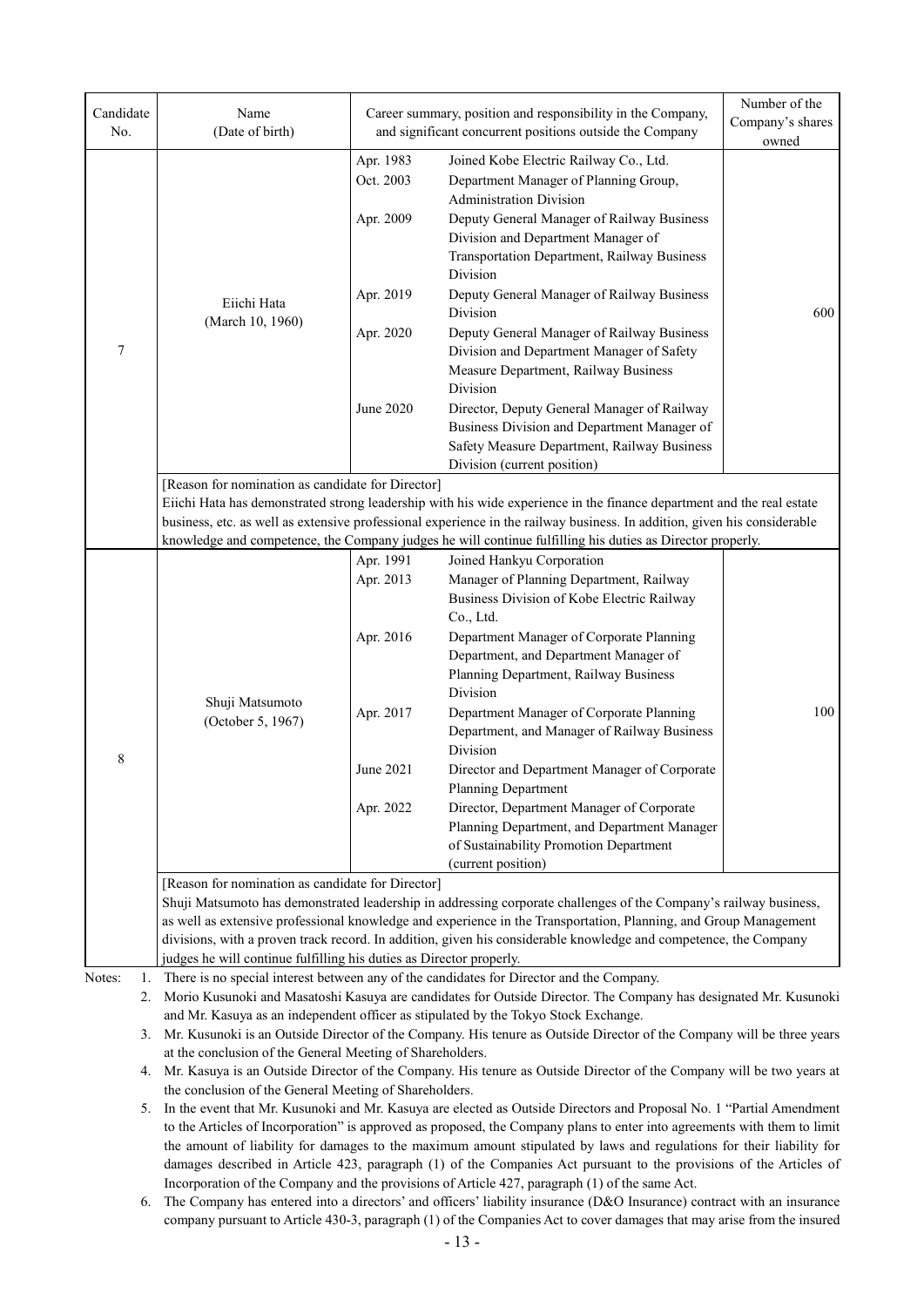including Directors of the Company assuming liability in connection with the execution of their duties or through receiving claims pertaining to the pursuit of such liability. If the candidates are elected and assume office as Director, they will be insured under the insurance contract. The Company intends to renew the D&O Insurance contract with the same terms and conditions upon the renewal of such contract.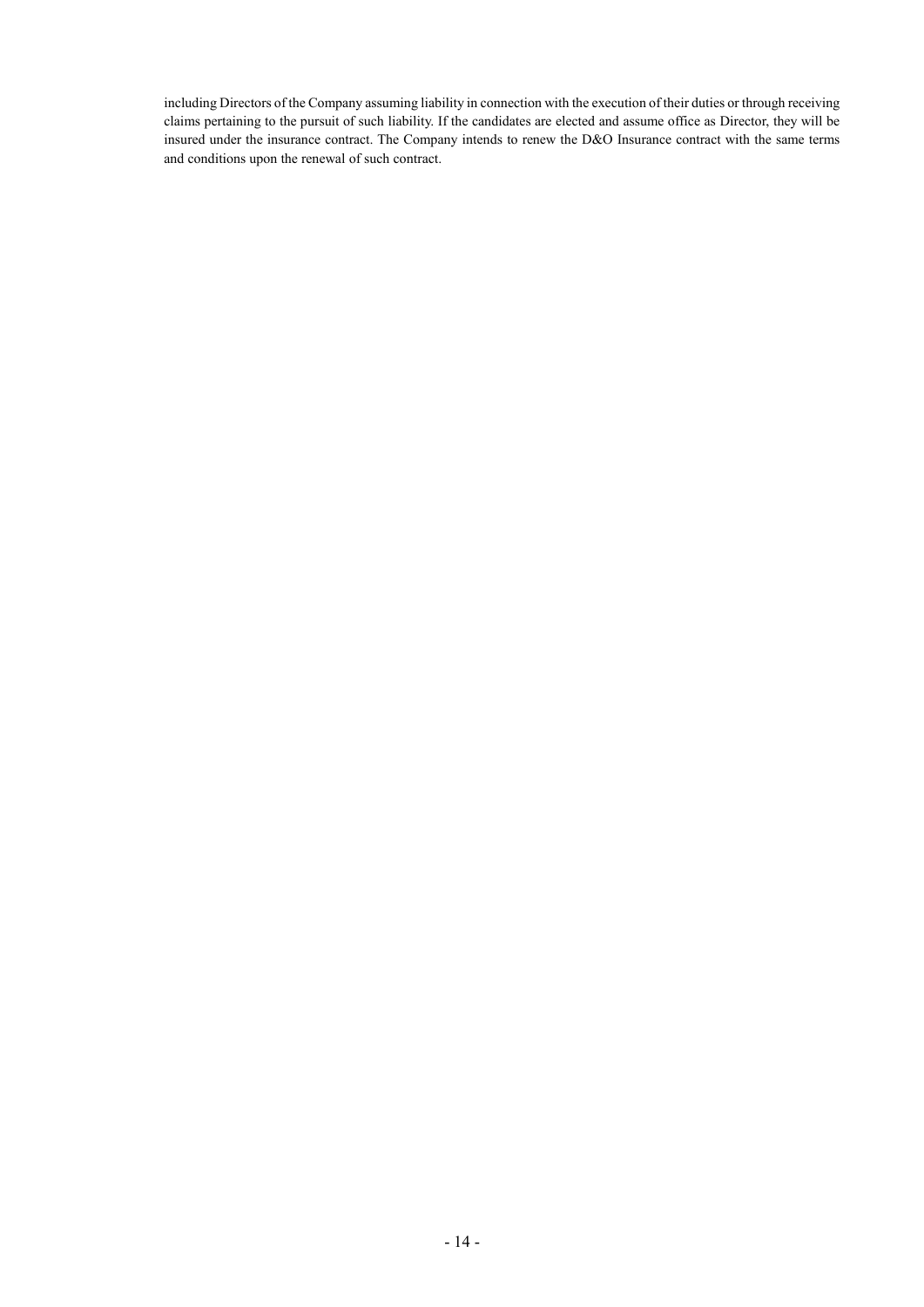### **Proposal No. 3: Election of Three Directors Who Are Audit and Supervisory Committee Members**

Subject to the approval and adoption of Proposal No. 1 "Partial Amendment to the Articles of Incorporation" as proposed, the Company will make the transition to a Company with an Audit and Supervisory Committee. Therefore, the Company proposes the election of three Directors who are Audit and Supervisory Committee Members. This proposal, however, can only take effect after Proposal No. 1 "Partial Amendment to the Articles of Incorporation" takes effect.

The consent of the Audit & Supervisory Board has been obtained for this proposal.

| Candidates for the role of Director who is an Audit and Supervisory Committee Member are as follows: |  |
|------------------------------------------------------------------------------------------------------|--|
|------------------------------------------------------------------------------------------------------|--|

| Candidate<br>No. | Name<br>(Date of birth)                                                                                                                                                                                                                                                                                                                                                                                                                                       | Career summary, position and responsibility in the Company,<br>and significant concurrent positions outside the Company | Number of the<br>Company's shares<br>owned                                                                                                   |       |  |
|------------------|---------------------------------------------------------------------------------------------------------------------------------------------------------------------------------------------------------------------------------------------------------------------------------------------------------------------------------------------------------------------------------------------------------------------------------------------------------------|-------------------------------------------------------------------------------------------------------------------------|----------------------------------------------------------------------------------------------------------------------------------------------|-------|--|
| 1                | $\ast$<br>Yoshiaki Fujiwara<br>(July 27, 1954)                                                                                                                                                                                                                                                                                                                                                                                                                | Apr. 1977<br>June 1999                                                                                                  | Joined Kobe Electric Railway Co., Ltd.<br>Department Manager of Accounting<br>Department, Administration Division                            |       |  |
|                  |                                                                                                                                                                                                                                                                                                                                                                                                                                                               | June 2002                                                                                                               | Director, Deputy General Manager of<br>Administration Division and Department<br>Manager of Accounting Group                                 |       |  |
|                  |                                                                                                                                                                                                                                                                                                                                                                                                                                                               | June 2003                                                                                                               | Director, General Manager of Administration<br>Division and Department Manager of<br>Accounting Group                                        |       |  |
|                  |                                                                                                                                                                                                                                                                                                                                                                                                                                                               | Apr. 2007                                                                                                               | Managing Director, General Manager of<br>Administration Division and Department                                                              |       |  |
|                  |                                                                                                                                                                                                                                                                                                                                                                                                                                                               | June 2007                                                                                                               | Manager of Accounting Group<br>Managing Director, General Manager of<br>Administration Division and Department<br>Manager of Personnel Group | 1,600 |  |
|                  |                                                                                                                                                                                                                                                                                                                                                                                                                                                               | Apr. 2008                                                                                                               | Managing Director and Department Manager of<br><b>Corporate Planning Department</b>                                                          |       |  |
|                  |                                                                                                                                                                                                                                                                                                                                                                                                                                                               | Apr. 2009                                                                                                               | Managing Director in charge of Corporate<br>Planning Department and Personnel and<br>General Affairs Department                              |       |  |
|                  |                                                                                                                                                                                                                                                                                                                                                                                                                                                               | June 2018                                                                                                               | Senior Managing Director in charge of                                                                                                        |       |  |
|                  |                                                                                                                                                                                                                                                                                                                                                                                                                                                               | June 2020                                                                                                               | <b>Corporate Planning Department</b><br>Full-time Managing Audit and Supervisory<br>Board Member (current position)                          |       |  |
|                  | [Reason for nomination as candidate for Director who is an Audit and Supervisory Committee Member]<br>Yoshiaki Fujiwara has abundant experience and extensive knowledge in the finance, corporate planning, and personnel<br>and general affairs departments through his long years of service as Director of the Company. The Company judges he<br>can be expected to fulfill his duties as a Director who is Audit & Supervisory Committee Member properly. |                                                                                                                         |                                                                                                                                              |       |  |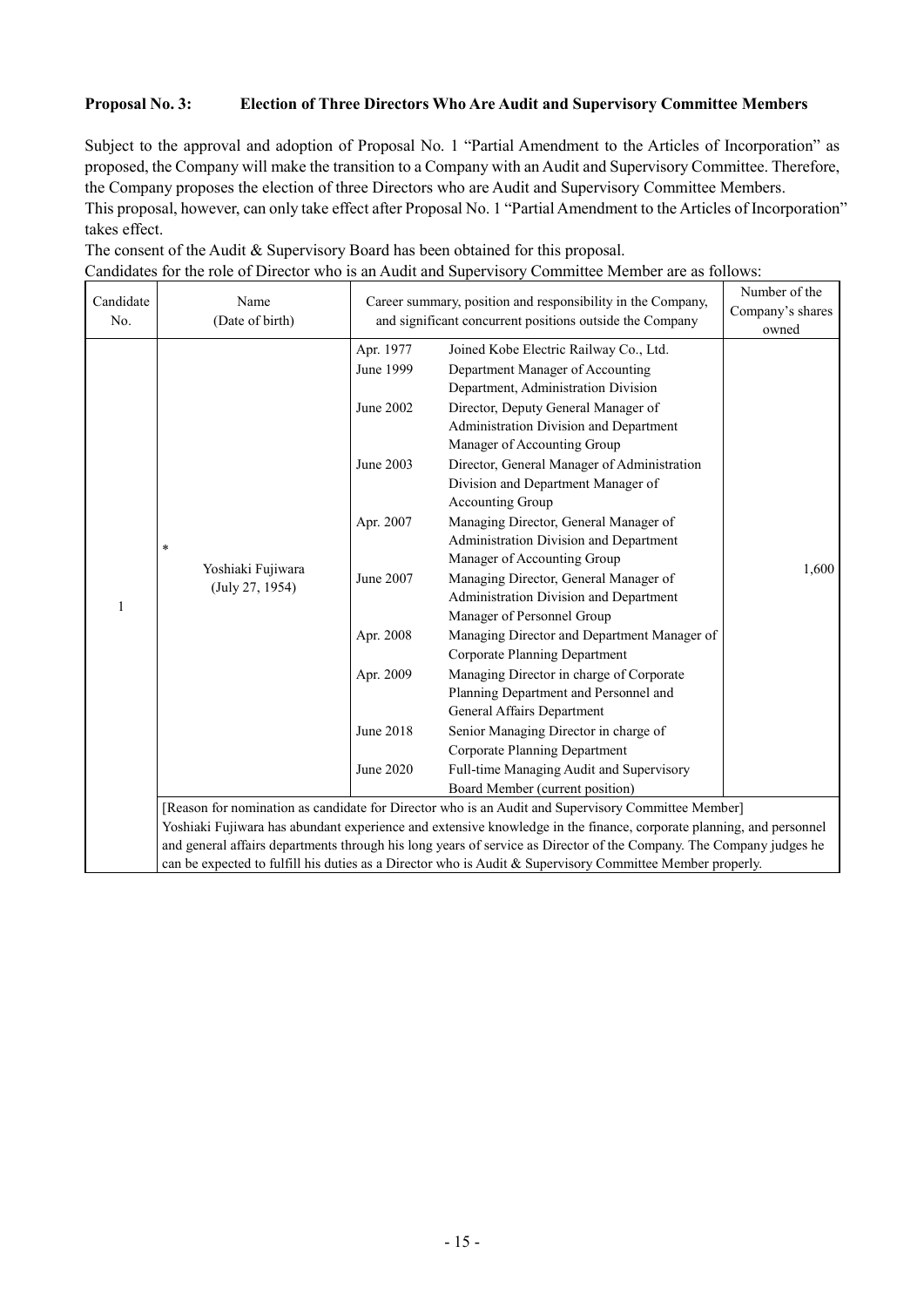| Candidate      | Name                                                                                                                                                                                                                                              | Career summary, position and responsibility in the Company,                                                   | Number of the<br>Company's shares |  |  |  |
|----------------|---------------------------------------------------------------------------------------------------------------------------------------------------------------------------------------------------------------------------------------------------|---------------------------------------------------------------------------------------------------------------|-----------------------------------|--|--|--|
| No.            | (Date of birth)                                                                                                                                                                                                                                   | and significant concurrent positions outside the Company                                                      | owned                             |  |  |  |
|                |                                                                                                                                                                                                                                                   | Apr. 1981<br>Joined Hankyu Corporation                                                                        |                                   |  |  |  |
|                |                                                                                                                                                                                                                                                   | June 2005<br>Director                                                                                         |                                   |  |  |  |
|                |                                                                                                                                                                                                                                                   | June 2006<br>Director of Hankyu Holdings Co., Ltd.                                                            |                                   |  |  |  |
|                |                                                                                                                                                                                                                                                   | Oct. 2006<br>Director of Hankyu Hanshin Holdings, Inc.                                                        |                                   |  |  |  |
|                |                                                                                                                                                                                                                                                   | Apr. 2007<br>Managing Director of Hankyu Corporation                                                          |                                   |  |  |  |
|                | $\ast$                                                                                                                                                                                                                                            | Apr. 2013<br>Senior Managing Director                                                                         |                                   |  |  |  |
|                | Mitsuo Nozaki                                                                                                                                                                                                                                     | Apr. 2018<br>Full-time Managing Audit and Supervisory                                                         | $\theta$                          |  |  |  |
|                | (April 8, 1958)                                                                                                                                                                                                                                   | Board Member (current position)                                                                               |                                   |  |  |  |
|                |                                                                                                                                                                                                                                                   | June 2019<br>Audit and Supervisory Board Member of Kobe                                                       |                                   |  |  |  |
|                |                                                                                                                                                                                                                                                   | Electric Railway Co., Ltd. (current position)                                                                 |                                   |  |  |  |
| $\overline{2}$ |                                                                                                                                                                                                                                                   | Significant concurrent positions outside the Company                                                          |                                   |  |  |  |
|                |                                                                                                                                                                                                                                                   | Full-time Managing Audit and Supervisory Board Member of                                                      |                                   |  |  |  |
|                |                                                                                                                                                                                                                                                   | Hankyu Corporation                                                                                            |                                   |  |  |  |
|                |                                                                                                                                                                                                                                                   | [Reason for nomination as candidate for Outside Director who is an Audit and Supervisory Committee Member and |                                   |  |  |  |
|                | summary of expected role]                                                                                                                                                                                                                         |                                                                                                               |                                   |  |  |  |
|                | Having held various key positions in Hankyu Hanshin Holdings, Inc. and Hankyu Corporation, Mitsuo Nozaki has                                                                                                                                      |                                                                                                               |                                   |  |  |  |
|                | extensive experience. The Company judges he can be expected to provide views from the standpoint of an Outside                                                                                                                                    |                                                                                                               |                                   |  |  |  |
|                | Director who is an Audit and Supervisory Committee Member on the Company's business operations in general, based                                                                                                                                  |                                                                                                               |                                   |  |  |  |
|                | on his considerable knowledge. In the event that his election is approved, he is expected to offer professional statements<br>from a corporate manager's perspective on the Company's corporate measures, etc. at the Board of Directors from the |                                                                                                               |                                   |  |  |  |
|                |                                                                                                                                                                                                                                                   | standpoint of an Outside Director who is an Audit and Supervisory Committee Member.                           |                                   |  |  |  |
|                |                                                                                                                                                                                                                                                   | Registered as an attorney at law<br>Apr. 1998                                                                 |                                   |  |  |  |
|                | $\ast$                                                                                                                                                                                                                                            | Joined Hyogo Bar Association                                                                                  |                                   |  |  |  |
|                | Yoko Imai                                                                                                                                                                                                                                         | Joined Higashimachi LPC (current position)                                                                    | $\overline{0}$                    |  |  |  |
|                | (December 24, 1970)                                                                                                                                                                                                                               | Significant concurrent positions outside the Company                                                          |                                   |  |  |  |
|                |                                                                                                                                                                                                                                                   | Attorney at law                                                                                               |                                   |  |  |  |
|                | [Reason for nomination as candidate for Outside Director who is an Audit and Supervisory Committee Member and                                                                                                                                     |                                                                                                               |                                   |  |  |  |
|                | summary of expected role]                                                                                                                                                                                                                         |                                                                                                               |                                   |  |  |  |
| 3              | Yoko Imai has professional knowledge and extensive experience as a lawyer. The Company judges she can be expected                                                                                                                                 |                                                                                                               |                                   |  |  |  |
|                | to provide views from the standpoint of an Outside Director who is an Audit and Supervisory Committee Member,                                                                                                                                     |                                                                                                               |                                   |  |  |  |
|                | based on her considerable knowledge. In the event that her election is approved, she is expected to offer professional                                                                                                                            |                                                                                                               |                                   |  |  |  |
|                | statements from a lawyer's perspective on the Company's compliance matters, etc. at the Board of Directors from the                                                                                                                               |                                                                                                               |                                   |  |  |  |
|                | standpoint of an Outside Director who is an Audit and Supervisory Committee Member. She has never in the past been                                                                                                                                |                                                                                                               |                                   |  |  |  |
|                | involved in the management of a company. However, the Company judges she will appropriately fulfill her duties as an                                                                                                                              |                                                                                                               |                                   |  |  |  |
|                | Outside Director who is an Audit & Supervisory Committee Member, given the fact that she is a registered lawyer at<br>Kobe Bar Association, serving mainly around the Kobe area.                                                                  |                                                                                                               |                                   |  |  |  |
| Notes:         |                                                                                                                                                                                                                                                   |                                                                                                               |                                   |  |  |  |
| 1.<br>2.       | Candidates for the role of Director who is an Audit and Supervisory Committee Member are indicated by an asterisk (*).<br>There is no special interest between any of the candidates for Director who is an Audit and Supervisory Committee       |                                                                                                               |                                   |  |  |  |
|                | Member and the Company.                                                                                                                                                                                                                           |                                                                                                               |                                   |  |  |  |
| 3.             | The legal name of Yoko Imai in her family register is Yoko Sando.                                                                                                                                                                                 |                                                                                                               |                                   |  |  |  |
| 4.             |                                                                                                                                                                                                                                                   | Mitsuo Nozaki and Yoko Imai are candidates for Outside Director. The Company has designated Mr. Nozaki as an  |                                   |  |  |  |
|                | independent officer as stipulated by the Tokyo Stock Exchange. The Company plans to designate Ms. Imai as an                                                                                                                                      |                                                                                                               |                                   |  |  |  |
|                | independent officer as stipulated by Tokyo Stock Exchange.                                                                                                                                                                                        |                                                                                                               |                                   |  |  |  |
| 5.             | Mr. Nozaki is currently an Outside Audit and Supervisory Board Member of the Company. His tenure as Outside Audit                                                                                                                                 |                                                                                                               |                                   |  |  |  |
|                | and Supervisory Board Member of the Company will be three years at the conclusion of the General Meeting of                                                                                                                                       |                                                                                                               |                                   |  |  |  |
|                | Shareholders.                                                                                                                                                                                                                                     |                                                                                                               |                                   |  |  |  |

- 6. In the event that Mr. Nozaki and Ms. Imai are elected as Outside Directors who are Audit and Supervisory Committee Members and Proposal No. 1 "Partial Amendment to the Articles of Incorporation" is approved as proposed, the Company plans to enter into agreements with them to limit the amount of liability for damages to the maximum amount stipulated by laws and regulations for their liability for damages described in Article 423, paragraph (1) of the Companies Act pursuant to the provisions of the Articles of Incorporation of the Company and the provisions of Article 427, paragraph (1) of the same Act.
- 7. The Company has entered into a directors' and officers' liability insurance (D&O Insurance) contract with an insurance company pursuant to Article 430-3, paragraph (1) of the Companies Act to cover damages that may arise from the insured including Directors of the Company assuming liability in connection with the execution of their duties or through receiving claims pertaining to the pursuit of such liability. In the event that the candidates are elected and assume the office of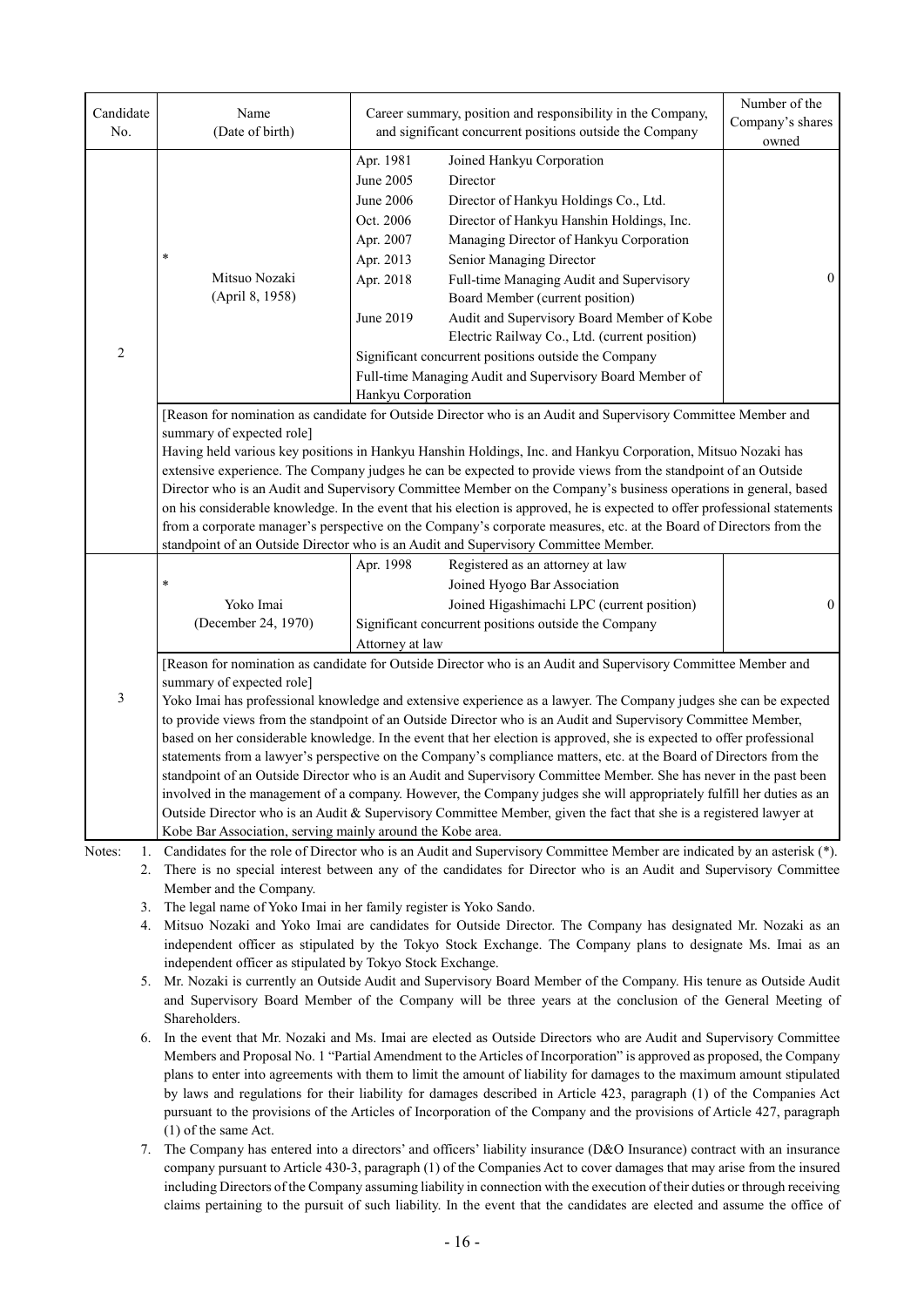Director who is an Audit & Supervisory Committee Member, they will be insured under the insurance contract. The Company intends to renew the D&O Insurance contract with the same terms and conditions upon the renewal of such contract.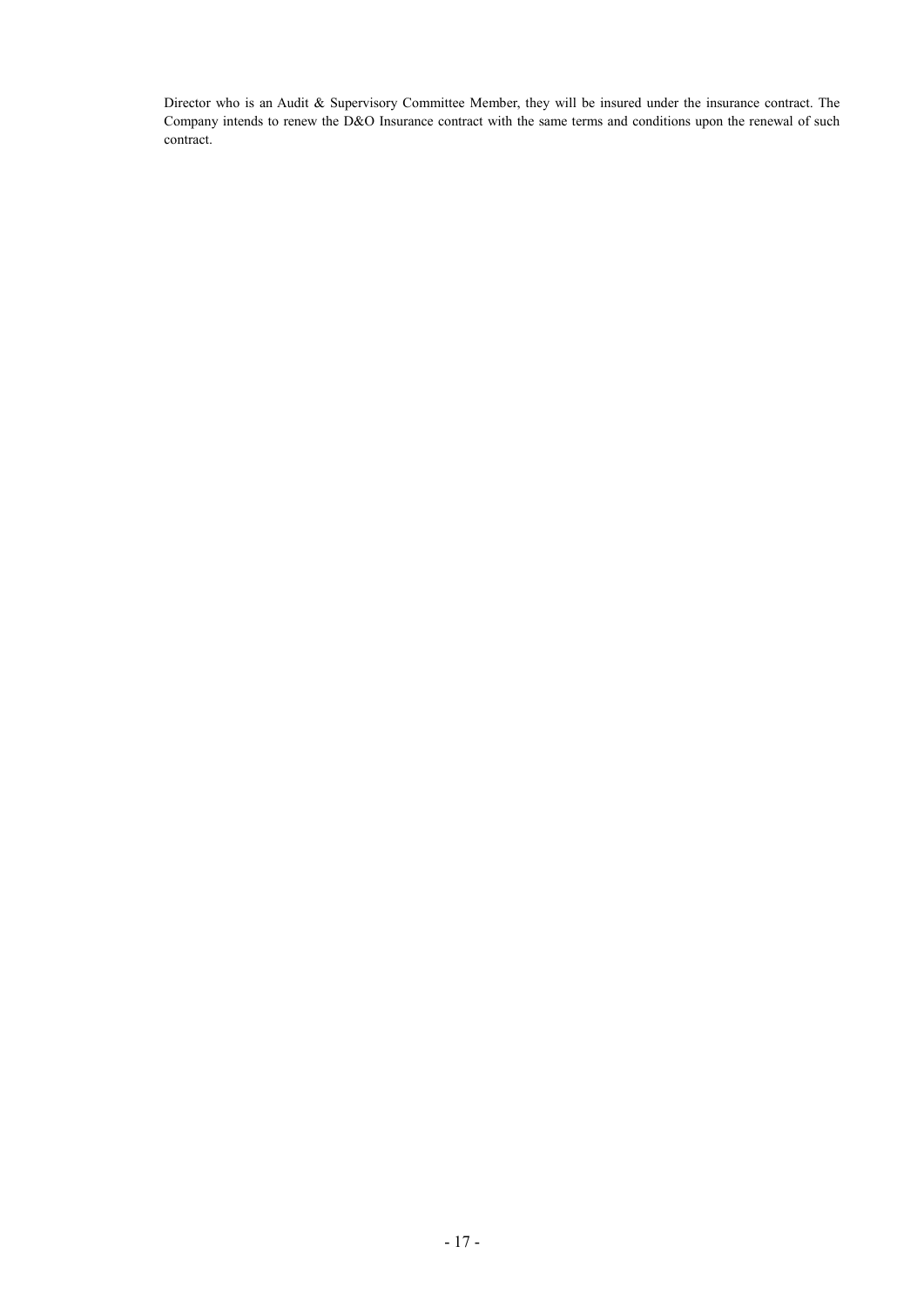## (Reference)

In the event that Proposals No. 1, No. 2 and No. 3 are approved at the General Meeting of Shareholders as proposed, major expertise and insights possessed by each Director will be as follows.

|                                                                                               |                   |                              | Major expertise and insights                  |                           |                         |                                                |                                   |
|-----------------------------------------------------------------------------------------------|-------------------|------------------------------|-----------------------------------------------|---------------------------|-------------------------|------------------------------------------------|-----------------------------------|
| Position                                                                                      | Name              | Number of<br>years in office | Corporate<br>management<br>Corporate strategy | Finance and<br>accounting | Personnel<br>management | Legal affairs<br>Compliance<br>Risk management | Area of business<br>and expertise |
| Representative<br>Director                                                                    | Nobuhiko Terada   | 6 years                      |                                               |                           |                         |                                                |                                   |
| Representative<br>Director                                                                    | Kazuya Kishimoto  | 5 years                      |                                               |                           |                         |                                                |                                   |
| Director                                                                                      | Hiroaki Tsuyama   | 10 years                     |                                               |                           |                         |                                                |                                   |
| Director<br>(Independent Outside<br>Director)                                                 | Morio Kusunoki    | 3 years                      |                                               |                           |                         |                                                |                                   |
| Director<br>(Independent Outside Masatoshi Kasuya<br>Director)                                |                   | 2 years                      |                                               |                           |                         |                                                |                                   |
| Director                                                                                      | Makoto Nakanishi  | 6 years                      |                                               |                           |                         |                                                |                                   |
| Director                                                                                      | Eiichi Hata       | 2 years                      |                                               |                           |                         |                                                |                                   |
| Director                                                                                      | Shuji Matsumoto   | 1 year                       |                                               |                           |                         |                                                |                                   |
| Director<br>Audit and<br>Supervisory<br>Committee Member<br>(Full-time)                       | Yoshiaki Fujiwara | 2 years                      |                                               |                           |                         |                                                |                                   |
| Director<br>Audit and<br>Supervisory<br>Committee Member<br>(Independent Outside<br>Director) | Mitsuo Nozaki     | 3 years                      |                                               |                           |                         |                                                |                                   |
| Director<br>Audit and<br>Supervisory<br>Committee Member<br>(Independent Outside<br>Director) | Yoko Imai         | New election                 |                                               |                           |                         |                                                |                                   |

Notes: 1. Up to three examples of major expertise and insights of each Director are marked in the table.

2. The table does not present the full picture of skills possessed by each Director.

<sup>3.</sup> The number of years in office includes the number of years in office as a Director or Audit and Supervisory Board Member prior to the transition to a Company with an Audit and Supervisory Committee.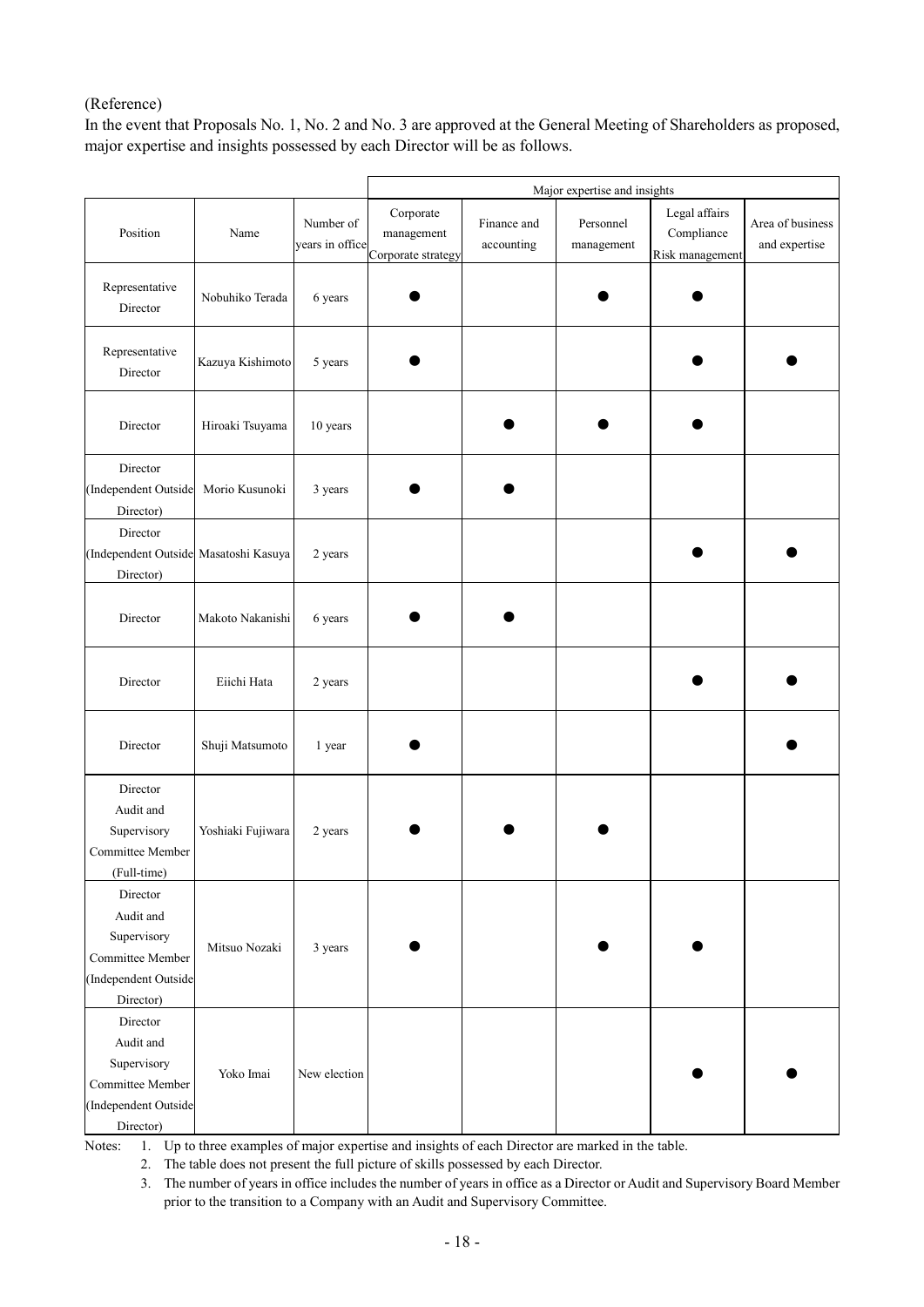### **Proposal No. 4: Election of One Director Who Is a Substitute Audit and Supervisory Committee Member**

Subject to the approval and adoption of Proposal No. 1 "Partial Amendment to the Articles of Incorporation" as proposed, the Company will make the transition to a Company with an Audit and Supervisory Committee. The Company requests approval for the election of one Director who is a substitute Audit and Supervisory Committee Member to be ready to fill a vacant position should the number of Directors who are Audit and Supervisory Committee Members fall below the number required by laws and regulations.

This proposal, however, can only take effect after Proposal No. 1 "Partial Amendment to the Articles of Incorporation" takes effect. In addition, the election can be nullified by resolution of the Board of Directors if the consent of the Audit and Supervisory Committee has been obtained; provided, however, that it is only in a time before the Director who is an Audit and Supervisory Committee Member assumes office.

Prior consent of the Audit & Supervisory Board has been obtained for this proposal.

The candidate for the role of Director who is a substitute Audit and Supervisory Committee Member is as follows:

| Name<br>(Date of birth)             |                                     | Career summary, position in the Company, and significant concurrent<br>Company's shares<br>positions outside the Company                                                                                                                                      |          |  |
|-------------------------------------|-------------------------------------|---------------------------------------------------------------------------------------------------------------------------------------------------------------------------------------------------------------------------------------------------------------|----------|--|
|                                     | Apr. 1990<br>Apr. 2019<br>Apr. 2019 | Joined Hankyu Corporation<br>Manager of Corporate Planning Department<br>Department Manager of Corporate Promotion Department,<br>Group Planning Division of Hankyu Hanshin Holdings,                                                                         |          |  |
| Masahide Okuda<br>(January 9, 1966) | Apr. 2020                           | Inc.<br>Corporate Officer and Manager of Corporate Planning<br>Department of Hankyu Corporation                                                                                                                                                               | $\theta$ |  |
|                                     | Apr. 2022<br>Apr. 2022              | Director and Department Manager of Corporate Planning<br>Department (current position)<br>General Manager of Group Planning Division, and<br>General Manager of Group Business Development<br>Division of Hankyu Hanshin Holdings, Inc. (current<br>position) |          |  |

[Reason for nomination as candidate for Outside Director who is a substitute Audit and Supervisory Committee Member and summary of expected role]

Having held various key positions in Hankyu Hanshin Holdings, Inc. and Hankyu Corporation, Masahide Okuda has extensive experience. The Company judges he can be expected to provide views from the standpoint of an Outside Director who is an Audit and Supervisory Committee Member on the Company's business operations in general, based on his considerable knowledge. In the event that his election is approved, he is expected to offer professional statements from a corporate manager's perspective on the Company's corporate measures, etc. at the Board of Directors from the standpoint of an Outside Director who is an Audit and Supervisory Committee Member.

Notes: 1. There is no special interest between the candidate for substitute Audit and Supervisory Committee Member and the Company.

- 2. Masahide Okuda is a candidate for Outside Director who is a substitute Audit and Supervisory Committee Member.
- 3. In the event that the election Mr. Okuda is approved, he assumes office as Outside Director who is an Audit and Supervisory Committee Member and Proposal No. 1 "Partial Amendment to the Articles of Incorporation" is approved as proposed, the Company plans to enter into an agreement with him to limit the amount of liability for damages to the maximum amount stipulated by laws and regulations for his liability for damages described in Article 423, paragraph (1) of the Companies Act pursuant to the provisions of the Articles of Incorporation of the Company and the provisions of Article 427, paragraph (1) of the same Act.
- 4. The Company has entered into a directors' and officers' liability insurance (D&O Insurance) contract with an insurance company pursuant to Article 430-3, paragraph (1) of the Companies Act to cover damages that may arise from the insured including Directors of the Company assuming liability in connection with the execution of their duties or through receiving claims pertaining to the pursuit of such liability. In the event that the election of Mr. Okuda is approved and he assumes office as Outside Director who is an Audit and Supervisory Committee Member, he will be insured under the insurance contract.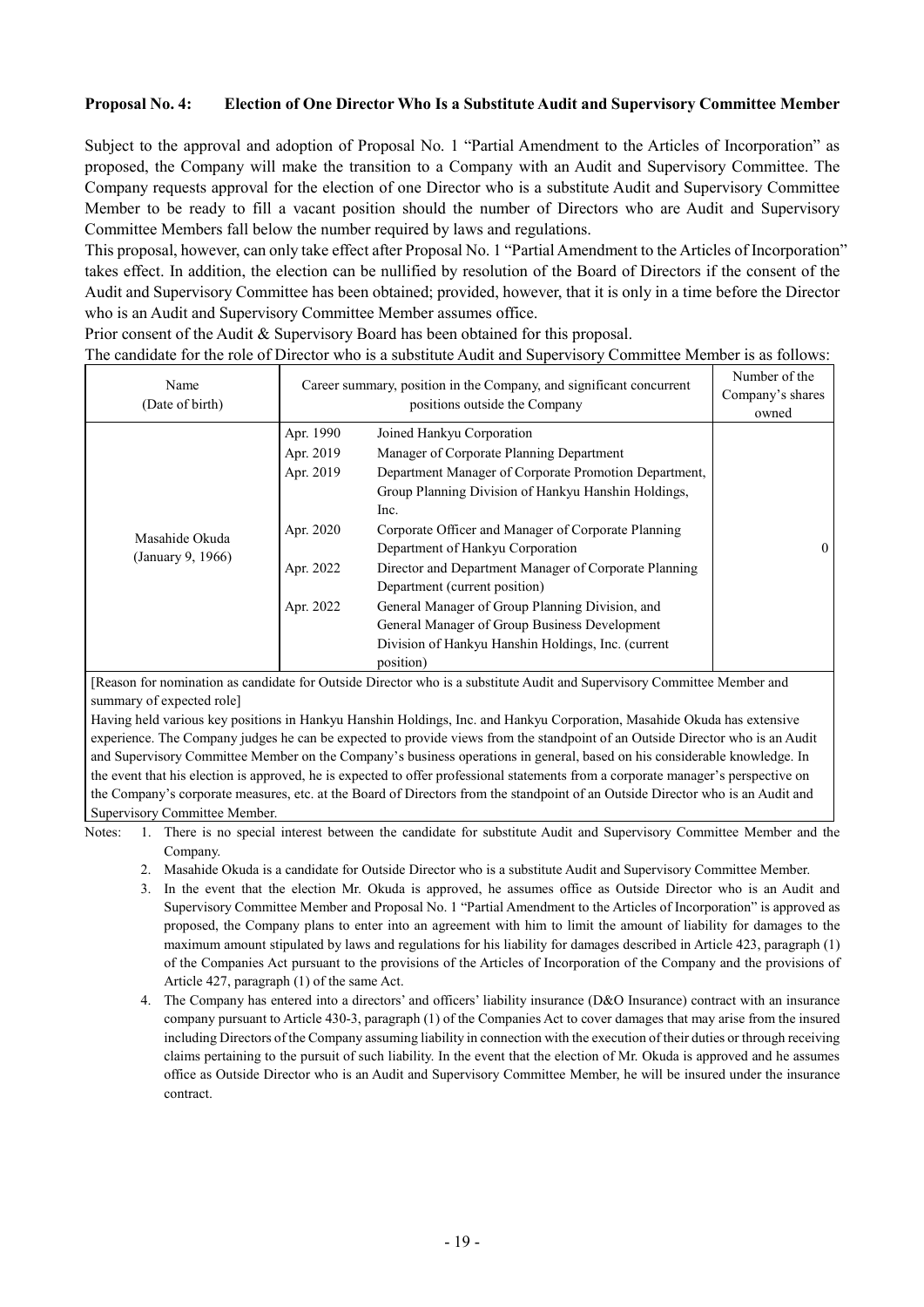## **Proposal No. 5: Determination of Remuneration Amount for Directors (Excluding Directors Who Are Audit and Supervisory Committee Members)**

Subject to the approval and adoption of Proposal No. 1 "Partial Amendment to the Articles of Incorporation" as proposed, the Company will make the transition to a Company with an Audit and Supervisory Committee.

The monthly amount of remuneration for Directors of the Company is not more than 18 million yen, which was approved at the 118th Annual General Meeting of Shareholders held on June 28, 1993, and has remained at that amount to the present. However, in line with the transition to a Company with an Audit and Supervisory Committee, the Company proposes to abolish existing rules on the remuneration amount for Directors and set a new monthly amount of remuneration for Directors (excluding Directors who are Audit and Supervisory Committee Members) of not more than 18 million yen (of which, up to 2 million yen for Outside Directors).

If this proposal is approved, to be consistent with the approval, the Company will propose to make changes, among others, to the description of recipients from "Directors" to "Directors (excluding Directors who are Audit and Supervisory Committee Members)" in the policy for determining the detailed remuneration, etc. of individual Directors written on page 17 of the Business Report, at a Board of Directors meeting to be held after this General Meeting of Shareholders is concluded.

This proposal intends to determine the remuneration amount in consideration of the Company's business scale, the scheme of officers' remuneration and the remuneration levels, the current number of officers, and future developments, etc., and the Company has judged that this proposal is reasonable.

The employee remuneration of Directors concurrently serving as employees shall not be included in the amount of remuneration for Directors.

The current number of Directors is nine (two of which are Outside Directors). If Proposal No. 1 "Partial Amendment to the Articles of Incorporation" and Proposal No. 2 "Election of Eight Directors (Excluding Directors Who Are Audit and Supervisory Committee Members)" is approved and adopted as proposed, the number of Directors (excluding Directors who are Audit and Supervisory Committee Members) will be eight (two of which are Outside Directors).

This proposal, however, can only take effect after Proposal No. 1 "Partial Amendment to the Articles of Incorporation" takes effect.